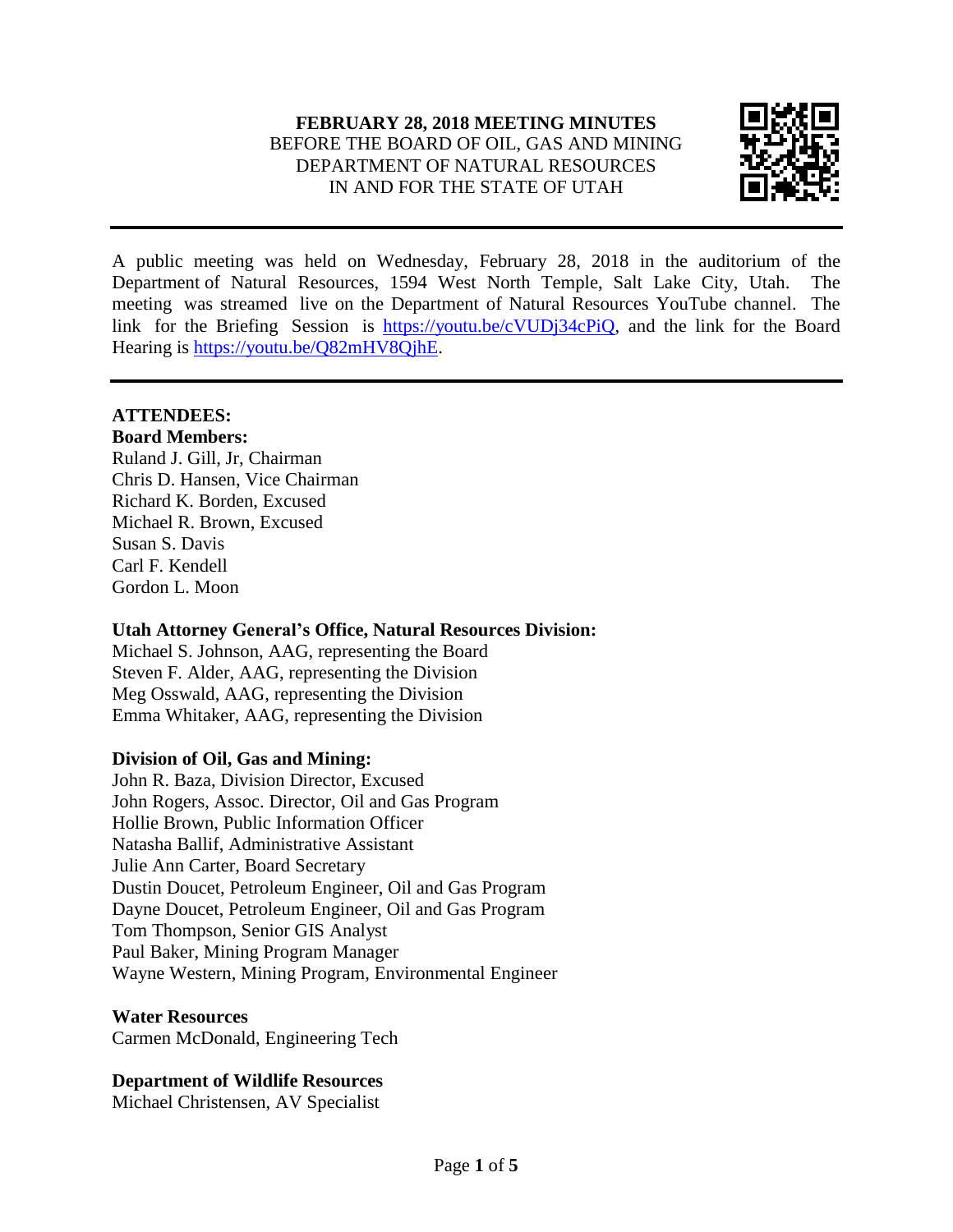**Department of Natural Resources**

Mike Styler, Executive Director

**Advanced Reporting Solutions** Michelle Mallonee, RPR

**Fox Rothschild LLP** Brent D. Chicken, Esq., attorneys for Crescent Point Energy U.S. Corporation

#### **Crescent Point Energy U.S. Corporation**

Mark Ballard, Senior Development Engineer Philip LeMay, Senior Geologist Andrew Stone, Landman

**Bureau of Land Management** Kahindo Kamau

#### **Idaho Department of Lands**

Mick Thomas, Division administrator, Oil and Gas Program Manager Mr. James Thumb, Oil and Gas Program Manager

#### *BRIEFING SESSION:*

The Chairman of the Board, Ruland J Gill, Jr., called the meeting to order at 9:00 a.m. Mr. John R. Baza. Director of the Division of Oil, Gas, and Mining, conducted the briefing session.

1. Legislative Update

Ms. Natasha Baliff, Administrative Assistant, updated the Board on bills before the Utah State Legislature this year. This is the last week of the Legislative Session which will adjourn next Thursday. Ms. Ballif gave a status report on Senate Bill 191, House Bill 267, and House Bill 419.

2. Update on Division's Draft Response to the Commission for Stewardship of Public Lands Request Re: State's Management of Federal Minerals

Mr. Steve Alder, AAG, gave an update on a request from the Commission for the Stewardship of Public Lands concerning the potential for State management of Federal minerals. The Commission's goal is to reduce the duplicative efforts required for operators to procure permits, and to maximize the State's access to mineral lease royalties.

3. Discussion of Environmental Excellence Award Event Planning

Ms. Hollie Brown reported that five nominations have been submitted, and more are expected. The Division has proposed elevating the event to higher level by holding the event the day before the board hearing in the late afternoon so that there would be time to visit with the award members. The Governor has been requested to come and talk to us, or another official of that level.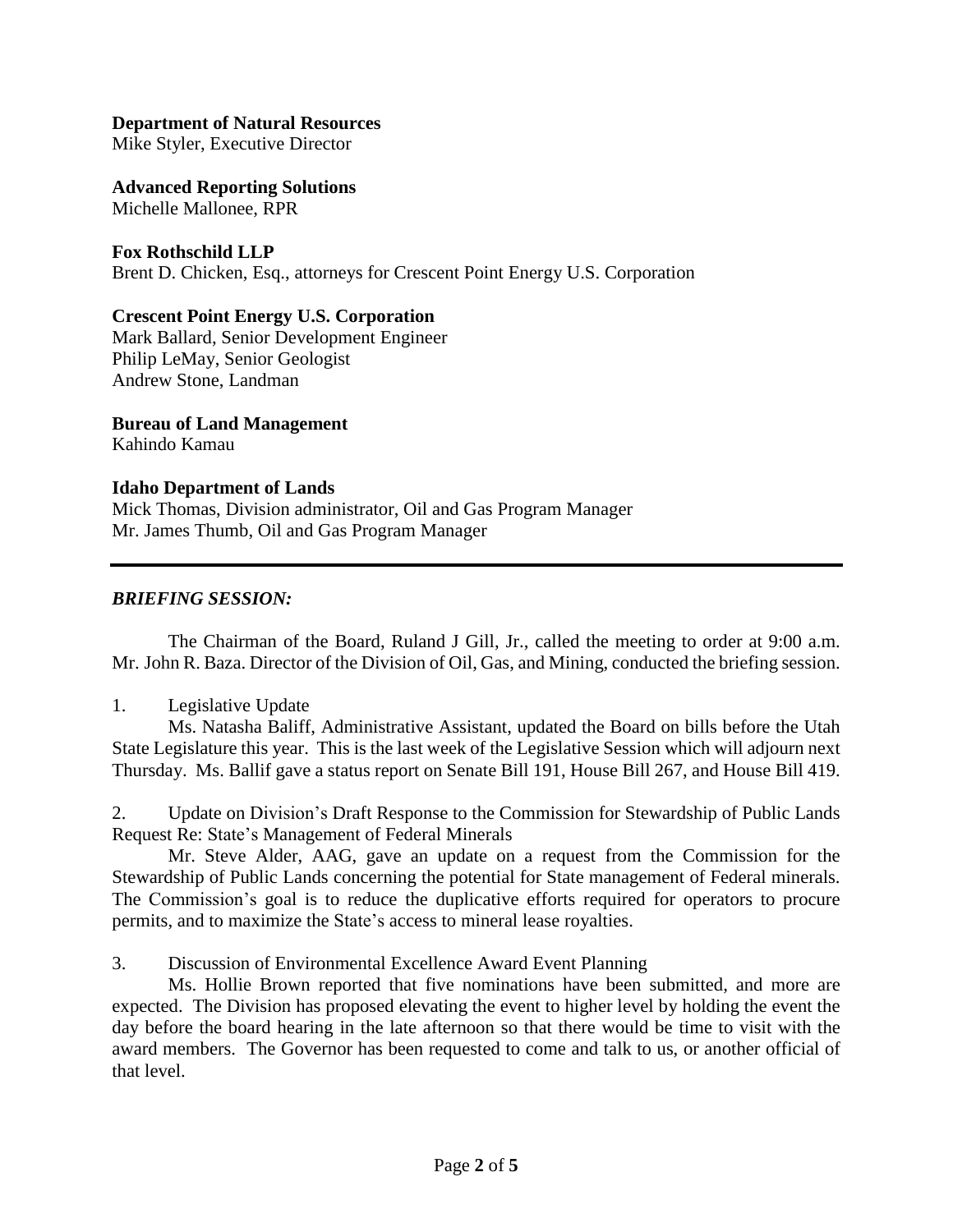The Chairman requested that the Division make an effort to reserve the Gold Room at the Capital for the event.

Mr. Mike Styler commented on the award, expressing his appreciation for the Board and their thoughtfulness and foresight in creating this award.

- 4. Other No other items were reported.
- 5. Next Month's Agenda and Division Calendar
	- Uintah Basin Oil and Gas Collaborative meeting is on April 12, 2018.
	- $\bullet$
- 6. Opportunity for Public Comment

The Chairman opened the meeting for public comments. Seeing no-one coming forward the Chairman adjourned the Briefing Session at 9:47 a.m. The Formal Session will begin at 10:00 a.m.

#### **FORMAL SESSION:**

The Chairman, Ruland J. Gill, Jr., called the formal session of the Board of Oil Gas and Mining hearing to order at 10:00 a.m. The Board heard the following matters:

*Please note: Transcripts of the formal items will be available for review at the Division offices approximately fifteen business days after the hearing date. Copies of individual transcripts may be purchased from Alpine Court Reporting, 243 East 400 South, Suite 101B, Salt Lake City, Utah 84111, ph.: 801-691-1000.*

*All documents pertaining to the matters listed below are on file at the Division of Oil, Gas and Mining and may be inspected at the Division's office, and inspected online at the Utah Board of Oil, Gas and Mining's website at [http://ogm.utah.gov/amr/boardtemp/redesign/books.html.](http://ogm.utah.gov/amr/boardtemp/redesign/books.html)*

1. Per Acre Bonding Costs for Small Mines and Exploration – The Division will present information about average costs per acre for reclamation, followed by an opportunity for public comment. The Board will be asked to approve a figure that will be used for bonding small mines and exploration operations.

Time: 10:07 a.m. to 10:25 a.m.

Board Members present: Ruland J Gill, Jr., Chairman, Susan S. Davis, Chris D. Hansen, Carl F. Kendell, and Gordon L. Moon. Richard K. Borden, and Michael R. Brown were excused.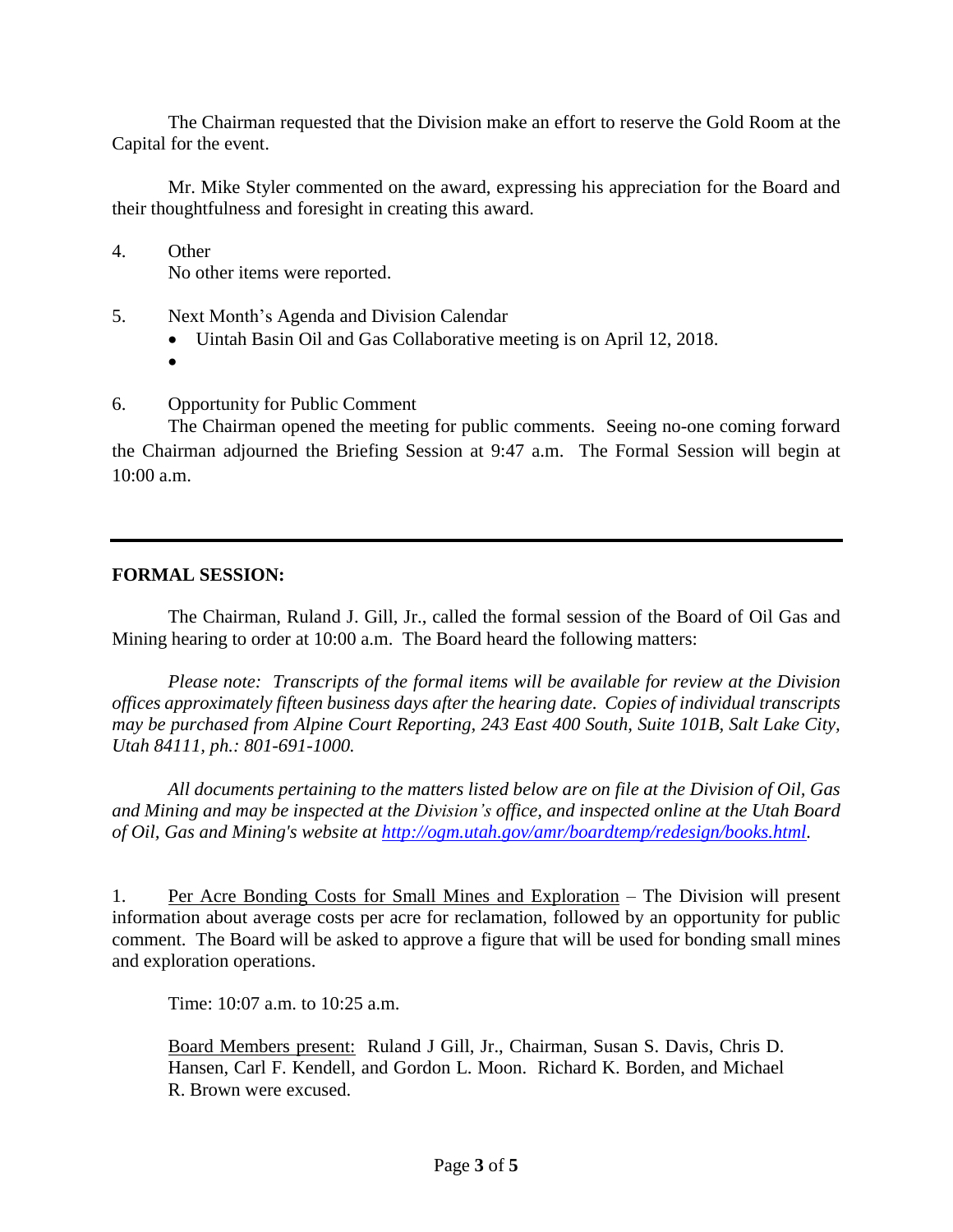Counsel for the Board: Michael S. Johnson, Assistant Attorney General, Utah Attorney General's Office, Natural Resources Division.

For the Division: Wayne Western.

Mr. Wayne Western reported to the Board on the Division's estimated Per Acre Bonding cost for small mines and exploration projects. Bond calculations are based on Average dollars per acre costs, and site-specific calculations. The Board establishes the average cost per acre, the public has opportunity to comment. Mr. Wayne Western asked the Board to approve the Division's calculated method for establishing bonding costs for 2018. The Chairman, Mr. Ruland J. Gill, Jr., led the Board members in a discussion of the bonding costs. The Chairman invited members of the public with an interest in this matter to come forward. Seeing no one, the Board granted approval for the Division's bonding costs for 2018 as proposed today.

Mr. Ruland J Gill, Jr., Chairman, Ms. Susan S. Davis, Mr. Chris D. Hansen, Mr. Carl F. Kendell, and Mr. Gordon L. Moon were present to participate at the hearing and vote on this matter. Richard K. Borden, and Michael R. Brown were excused.

2. Docket No. 2017-024 Cause No. 139-149 – In the matter of the Request for Agency Action of AXIA ENERGY II, LLC for an order modifying the Board's orders entered in Cause Nos. 13114, 139-42, 139-84 and 139-90 to establish 1,280 acre (or substantial equivalent) drilling units for the production of oil, gas and associated hydrocarbons from the Lower Green River Wasatch (Colton) Formations, comprised of Sections 14, 15, 16, 17, 18, 20, 21, 22 and 23 of Township 2 South, Range 2 West, USM, Duchesne County, Sections 18 and 19 of Township 2 South, Range 1 West, USM, Duchesne County, Sections 14 and 23 of Township 2 South, Range 1 West, USM, Uintah County and Section 13 of Township 2 South, Range 3 West, USM, Duchesne County, Utah.

*(This matter was continued from the January 31st, 2018, Board Hearing.)* Time: 10:25 a.m. to 10:28 a.m.

Board Members present: Ruland J Gill, Jr., Chairman, Susan S. Davis, Chris D. Hansen, Carl F. Kendell, and Gordon L. Moon. Richard K. Borden, and Michael R. Brown were excused.

Counsel for the Board: Michael S. Johnson, Assistant Attorney General, Utah Attorney General's Office, Natural Resources Division.

Counsel for the Division: Steven F. Alder, Meg Osswald, and Emma Whitaker, Assistant Attorneys General, Utah Attorney General's Office, Natural Resources Division.

Counsel for Petitioner: David P. Bolda, Esq., Beatty & Wozniak, P.C., attorneys for Axia Energy II, LLC.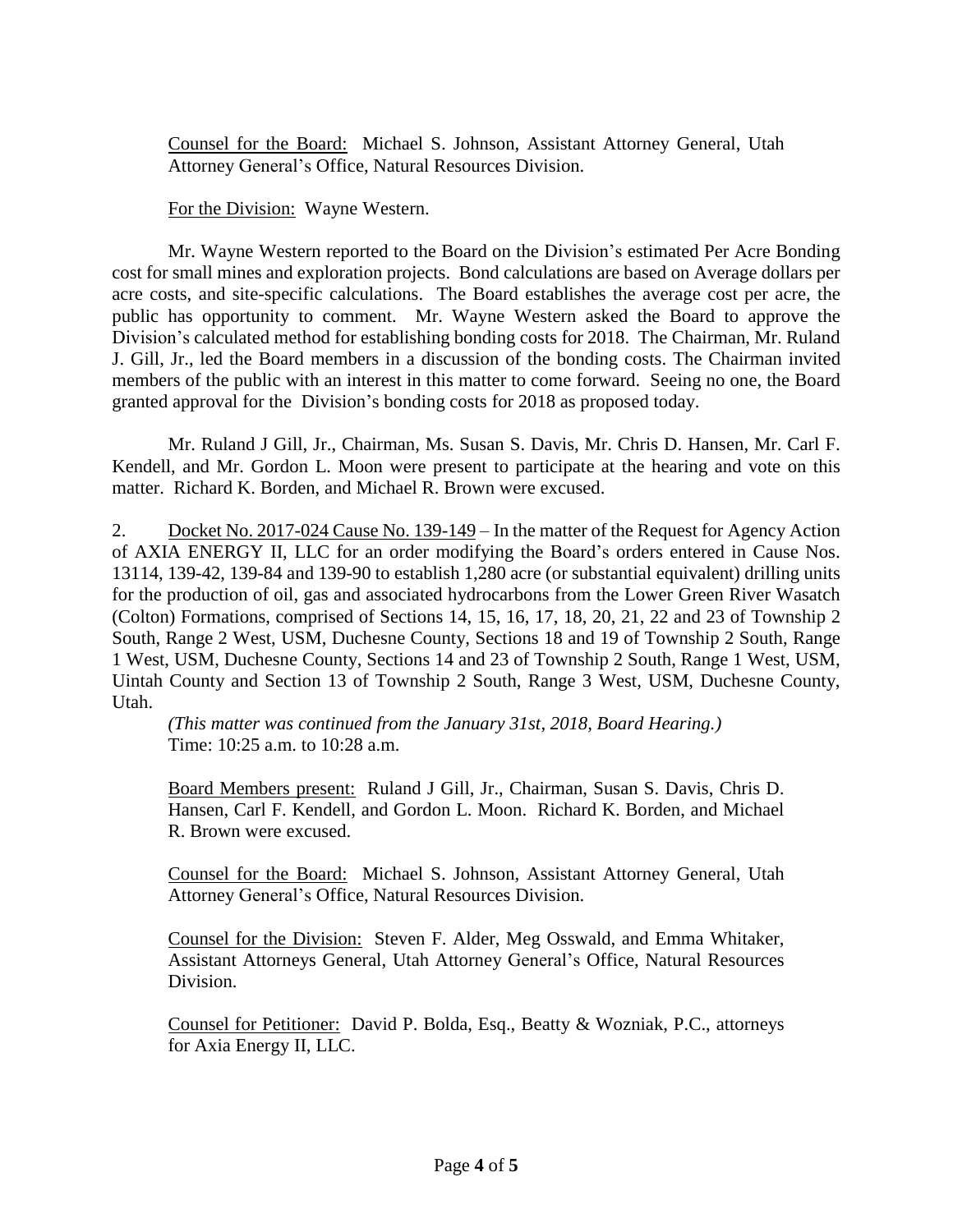Counsel for Respondent: Brent D. Chicken, Esq., Fox Rothschild LLP., attorneys for EP Energy E&P Company, L.P.

This matter is continued to the regularly scheduled Board of Oil, Gas and Mining meeting on March 28, 2018.

Mr. Ruland J Gill, Jr., Chairman, Ms. Susan S. Davis, Mr. Chris D. Hansen, Mr. Carl F. Kendell, and Mr. Gordon L. Moon were present to participate at the hearing and vote on this matter. Richard K. Borden, and Michael R. Brown were excused.

3. Docket No. 2018-001 Cause No. 131-153 – In the matter of the Request for Agency Action of CRESCENT POINT ENERGY U.S. CORPORATION for an order vacating the Board's Order in Docket No. 2017-014, Cause No. 131-151 as to Sections 7 and 18, Township 4 South, Range 3 East, U.S.M., Uintah County, Utah and establishing 40-acre, overlapping 640-acre, and an overlapping 1,002.83 acre drilling unit, for the production of oil, gas and associated hydrocarbons from the Lower Green River and Green River-Wasatch Formations in Sections 6-7 and 18, Township 4 South, Range 3 East, U.S.M., Uintah County, Utah.

Time: 10:28 a.m. to 12:22 p.m.

Board Members present: Ruland J Gill, Jr., Chairman, Susan S. Davis, Chris D. Hansen, Carl F. Kendell, and Gordon L. Moon. Richard K. Borden, and Michael R. Brown were excused.

Counsel for the Board: Michael S. Johnson, Assistant Attorney General, Utah Attorney General's Office, Natural Resources Division.

Counsel for the Division: Steven F. Alder, Meg Osswald, and Emma Whitaker, Assistant Attorneys General, Utah Attorney General's Office, Natural Resources Division.

On behalf of the Division: Dustin Doucet, Dayne Doucet, John Rogers.

Counsel for Petitioner: Brent D. Chicken, Esq., Fox Rothschild LLP., attorneys for Crescent Point Energy U.S. Corporation. Witnesses: Andrew Stone, Philip LeMay, and Mark Ballard.

The Petitioner requested that the Board grant the petition as submitted and presented. The Division supports the request. The Board granted the petition as submitted by unanimous vote.

Mr. Ruland J Gill, Jr., Chairman, Ms. Susan S. Davis, Mr. Chris D. Hansen, Mr. Carl F. Kendell, and Mr. Gordon L. Moon were present to participate at the hearing and vote on this matter. Richard K. Borden, and Michael R. Brown were excused.

The Chairman adjourned the meeting at 12:22 p.m.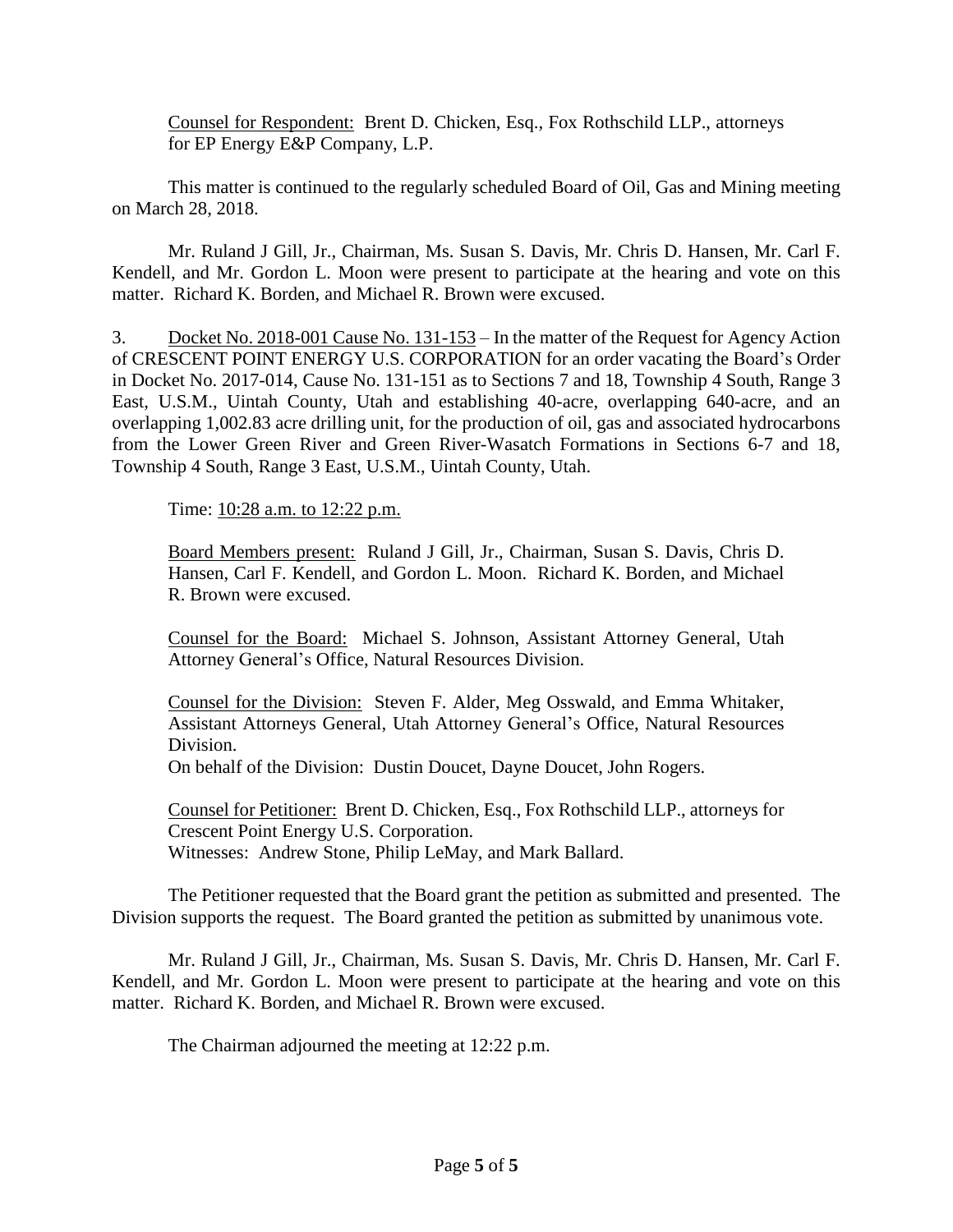|                                            |                                                                             |                     | <b>Utah Division of Oil Gas &amp; Mining</b><br>2018 Legislative Session                                                                                                                                                                                                                                                                                                                                                                                                                             | <b>UTAH</b>                                           |
|--------------------------------------------|-----------------------------------------------------------------------------|---------------------|------------------------------------------------------------------------------------------------------------------------------------------------------------------------------------------------------------------------------------------------------------------------------------------------------------------------------------------------------------------------------------------------------------------------------------------------------------------------------------------------------|-------------------------------------------------------|
| <b>Updated 02/24/2018</b><br><b>Bill #</b> | <b>Bill Title</b>                                                           | <b>Bill Sponsor</b> | <b>Bill Purpose</b>                                                                                                                                                                                                                                                                                                                                                                                                                                                                                  | <b>Bill Status</b>                                    |
|                                            |                                                                             |                     | <b>Energy / Mineral Bills</b>                                                                                                                                                                                                                                                                                                                                                                                                                                                                        |                                                       |
|                                            |                                                                             |                     |                                                                                                                                                                                                                                                                                                                                                                                                                                                                                                      |                                                       |
| SB                                         | Energy User Fee Regulation Sen. Fillmore                                    |                     |                                                                                                                                                                                                                                                                                                                                                                                                                                                                                                      | In Process                                            |
|                                            |                                                                             |                     |                                                                                                                                                                                                                                                                                                                                                                                                                                                                                                      |                                                       |
| SB 191                                     | State Regulation of Oil and<br>Gas                                          | Sen. Van Tassell    | Expected to be a re-draft of the 2017 version of SB189. It is expected to<br>clarify the line between state and local (city $\&$ municipality) jurisdiction<br>for the regulation of oil and gas operations.                                                                                                                                                                                                                                                                                         | Senate/placed on 2nd<br>reading calendar<br>2/21/2018 |
|                                            |                                                                             |                     |                                                                                                                                                                                                                                                                                                                                                                                                                                                                                                      |                                                       |
| <b>HB05S01</b>                             | Natural Resources,<br>Agriculture, and<br><b>Environmental Quality Base</b> | Rep. Barlow         | This bill supplements or reduces appropriations previously provided for<br>the support and operation of state government for the fiscal year<br>beginning July 1, 2017 and ending June 30, 2018; and appropriates                                                                                                                                                                                                                                                                                    | Governor signed<br>2/21/2018                          |
|                                            |                                                                             |                     |                                                                                                                                                                                                                                                                                                                                                                                                                                                                                                      |                                                       |
| <b>HB33</b>                                | <b>Energy Producer States'</b><br><b>Agreement Amendments</b>               | Rep. Albrecht       | This bill modifies provisions relating to the development of an<br>agreement between energy producers states. This bill modifies a<br>reporting requirement for legislators appointed to work with legislators<br>from other states to develop an energy producer states' agreement; and<br>extends the repeal date applicable to a provision relating to the<br>development of an agreement between energy producer states.<br>Appointed members shall present the report to the Natural Resources, | Draft of Enrolled Bill<br>Prepared 2/19/2018          |
|                                            |                                                                             |                     |                                                                                                                                                                                                                                                                                                                                                                                                                                                                                                      |                                                       |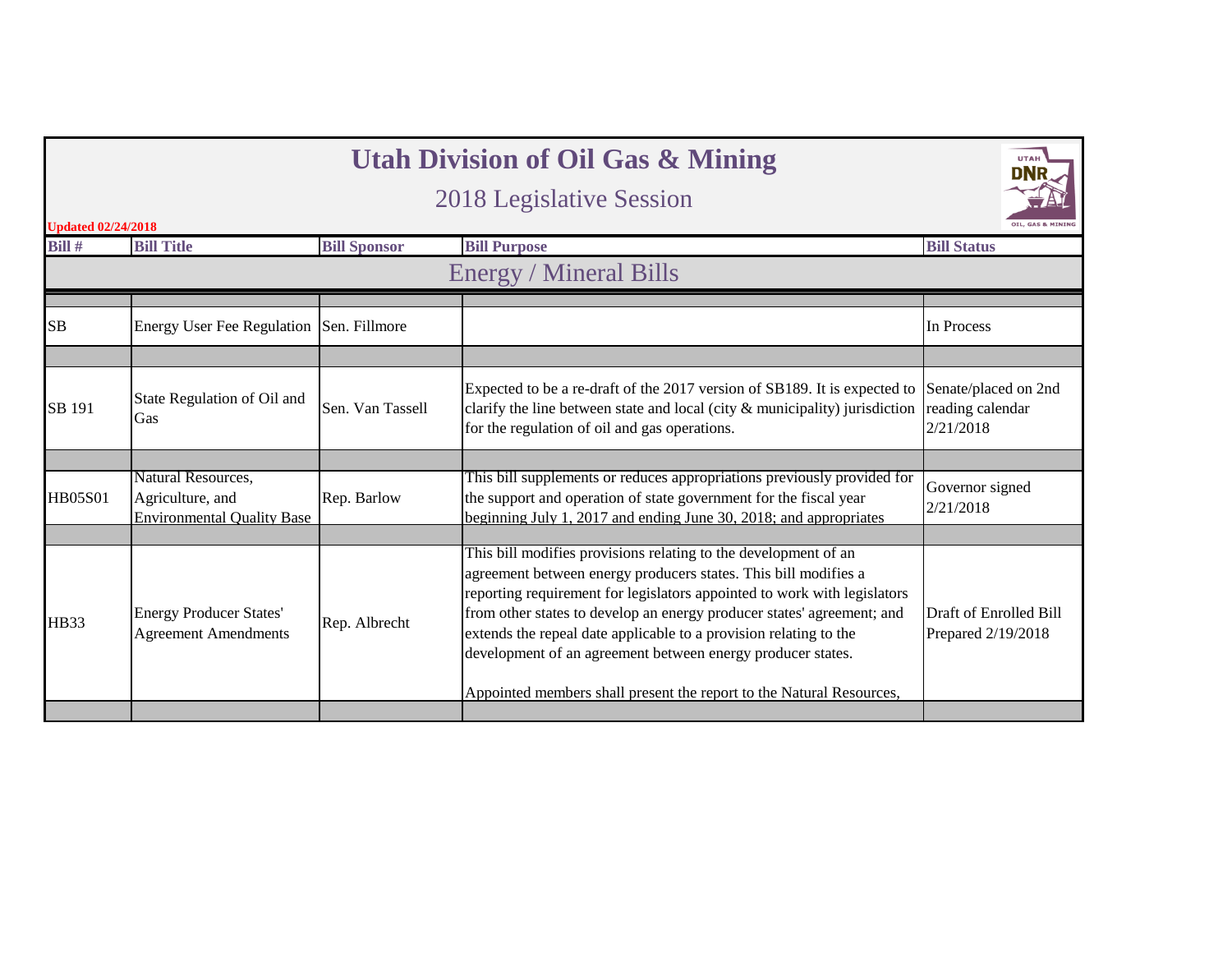| <b>HB182</b>   | Local Option Sand & Gravel Rep. M. Nelson<br>Tax  |              | Authorizes local municipality or entity to impose a tax of up to 10 cents<br>per ton on certain sand and gravel extraction that is sold or transported;<br>establishes a tax rate cap and administrative procedures for the tax.<br>Only one local entity may impose a tax of up to 10 cents per ton. The tax<br>revenue will be spent for the construction and maintenance of highways<br>under the jurisdiction.                                                                                                                                                                                                                                                                                                                  | House Comm-held<br>2/7/2018                     |
|----------------|---------------------------------------------------|--------------|-------------------------------------------------------------------------------------------------------------------------------------------------------------------------------------------------------------------------------------------------------------------------------------------------------------------------------------------------------------------------------------------------------------------------------------------------------------------------------------------------------------------------------------------------------------------------------------------------------------------------------------------------------------------------------------------------------------------------------------|-------------------------------------------------|
|                |                                                   |              |                                                                                                                                                                                                                                                                                                                                                                                                                                                                                                                                                                                                                                                                                                                                     |                                                 |
| HB267          | Oil, Gas, and Mining<br>Amendments                | Rep. Chew    | This bill modifies definitions; states that an owner or operator may use<br>surface land, consistent with allowing the surface land owner the<br>greatest possible use of the surface land owner's property; states that an<br>owner or operator shall compensate a surface land owner for loss of<br>crops, loss of value, and permanent damage to the surface land; states<br>that an owner or operator shall obtain location or spacing exceptions<br>from the division or board, and utilize directional or horizontal drilling<br>techniques that are technologically feasible, economically practicable,<br>and reasonably available; modifies conditions under which mediation<br>may be requested; makes technical changes. | House/ to standing<br>committee 2/2/2018        |
| HB412          | Enterprise Zone Tax Credit<br>Amendments          | Rep. Sagers  | This bill amends the enterprise zone income tax credits                                                                                                                                                                                                                                                                                                                                                                                                                                                                                                                                                                                                                                                                             | LFA fiscal note sent to<br>sponsor 2/21/2018    |
| HB419          | Oil and Gas Amendments                            | Rep. Handy   | Expected to be an expansion & clarification of 2017's SB 191 relating to House to standing<br>compulsory pooling matters.                                                                                                                                                                                                                                                                                                                                                                                                                                                                                                                                                                                                           | committee 2/22/2018                             |
|                |                                                   |              | Acknowledges that average global temperature and average Utah                                                                                                                                                                                                                                                                                                                                                                                                                                                                                                                                                                                                                                                                       |                                                 |
| <b>HCR1S02</b> | CR on Global Warming and<br><b>Climate Change</b> | Rep. R. Ward | temperature have increased substantially over recent decades, and that<br>scientific consensus is that a substantial cause for these increases is<br>human-caused emissions and commits that the Legislature and Governor<br>will base decisions regarding state energy policies on the best scientific<br>evidence available and urges individuals and corporations to conserve<br>energy.                                                                                                                                                                                                                                                                                                                                         | LFA/fiscal note publicly<br>available 2/13/2018 |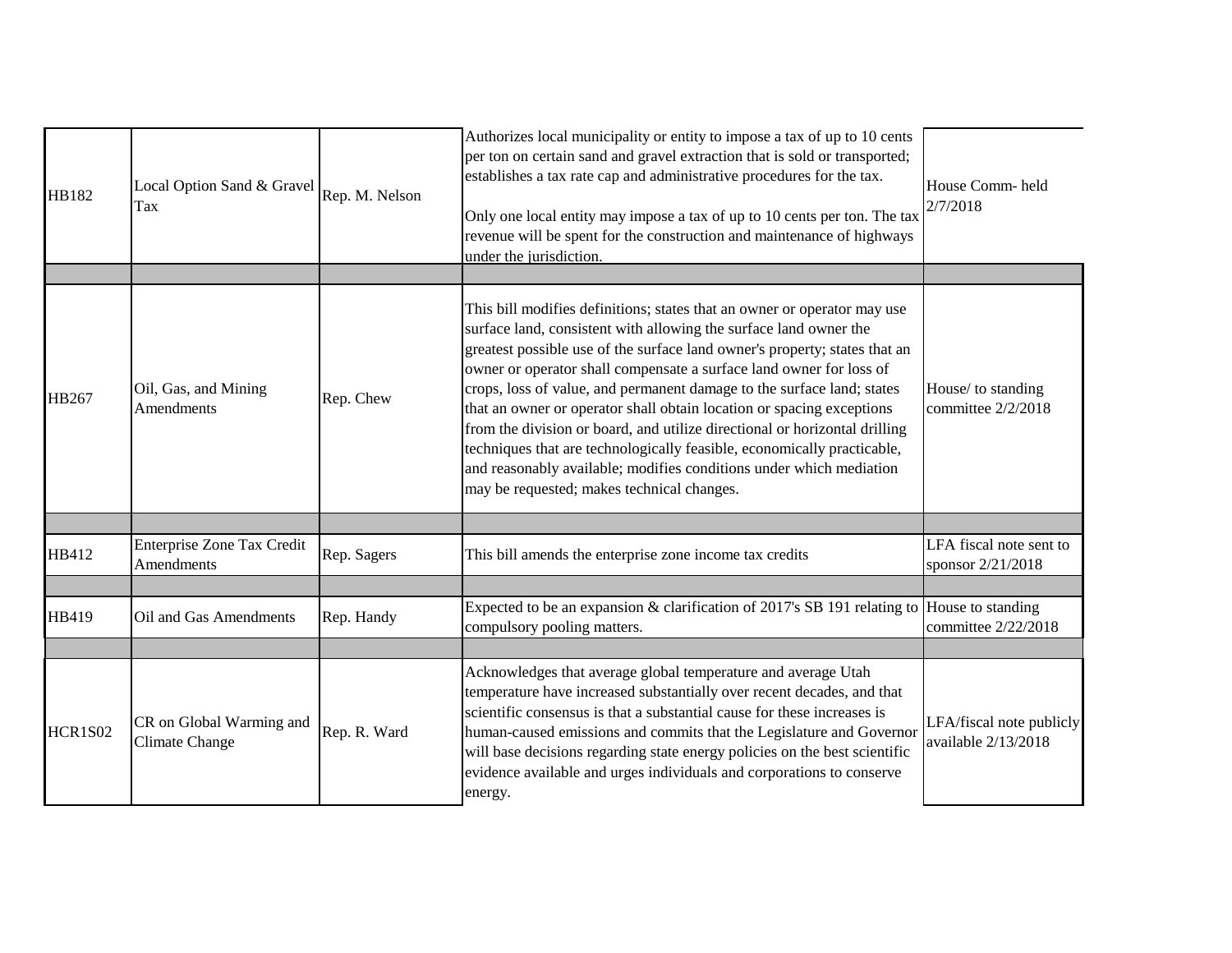|       |                                                                                            |               | <b>Administrative Bills</b>                                                                                                                                                                                                                                                                                                                                                                                  |                                                         |
|-------|--------------------------------------------------------------------------------------------|---------------|--------------------------------------------------------------------------------------------------------------------------------------------------------------------------------------------------------------------------------------------------------------------------------------------------------------------------------------------------------------------------------------------------------------|---------------------------------------------------------|
| HJR1  | JR Urging Exemption from<br>the Antiquities Act                                            | Rep. Albrecht | Discusses the history of the Antiquities Act, including exemptions from<br>the Act granted to Wyoming and Alaska and encourages Utah's<br>congressional delegation to pursue legislation exempting Utah from the<br>Antiquities Act.<br>Exemption does not mean to end monument designations in the state, but<br>to prevent future unilateral designations by the executive branch.                         | Senate to standing<br>committee $2/21/2018$             |
| HJR2  | JR Urging Congress to<br><b>Relocate Federal Land</b><br>Management Agency<br>Headquarters | Rep. Albrecht | Discusses the duties of the Department of the Interior and the U.S.<br>Forest Service and encourages the federal government to consider<br>moving the headquarters for the Department of the Interior and the U.S.<br>Forest Service to Utah.<br>Interior manages about 75% of federal public land, most of which is in<br>the West; US Forest Service manages most of the remaining federal<br>public land. | Draft of enrolled bill<br>prepared 2/22/2018            |
| HJR11 | Joint Rules Resolution on<br><b>Base Budgeting Provisions</b>                              | Rep. Fawson   | Requires every appropriations subcommittee to create a zero based<br>budget for a percentage of the subcommittee's items or programs each<br>interim and modifies provisions governing appropriations subcommittee<br>meetings.                                                                                                                                                                              | House received fiscal<br>note 2/7/2018                  |
| SB52  | Sale of State Lands Act                                                                    | Sen. Davis    | Establishes a preference of leasing instead of selling state land;<br>establishes approval requirements for the sale of state land.                                                                                                                                                                                                                                                                          | House Comm-<br>Favorable<br>recommendation<br>2/21/2018 |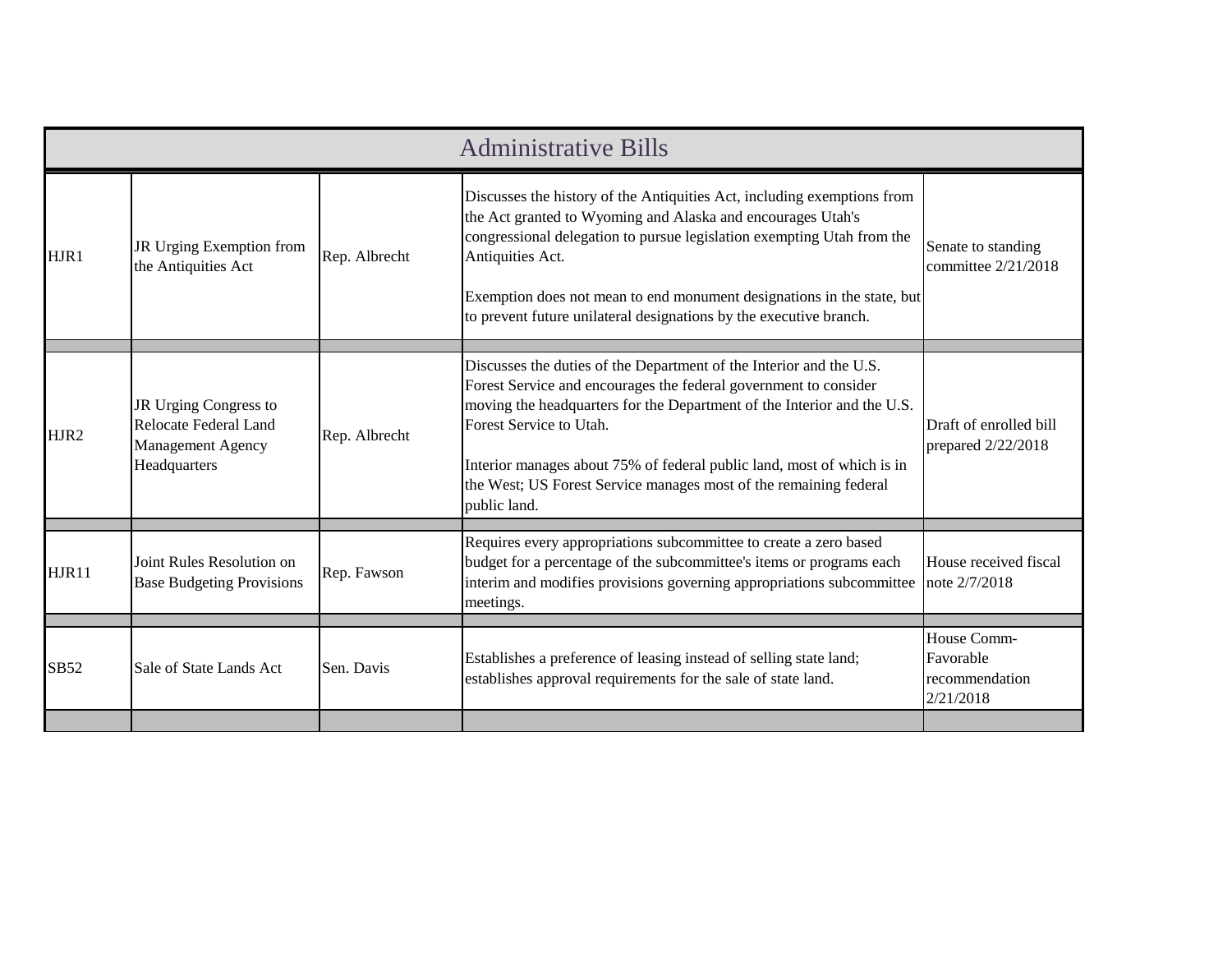| Amendments Relating To<br><b>Government Records</b>                              | Sen. Bramble         | This bill modifies provisions relating to the protected status of records<br>of closed meetings; provides a standard for the disclosure of certain<br>protected records; modifies provisions relating to the posting of<br>documents to the Utah Public Notice Website; modifies a provision<br>relating to appeals of records requests; and makes related technical and<br>conforming changes.                            | House to standing<br>committee 2/22/2018               |
|----------------------------------------------------------------------------------|----------------------|----------------------------------------------------------------------------------------------------------------------------------------------------------------------------------------------------------------------------------------------------------------------------------------------------------------------------------------------------------------------------------------------------------------------------|--------------------------------------------------------|
|                                                                                  |                      |                                                                                                                                                                                                                                                                                                                                                                                                                            |                                                        |
| <b>Employment Background</b><br>Checks                                           | Sen. Harper          | This bill provides certain state agencies with the authority to require<br>background checks for employees, contractors, volunteers                                                                                                                                                                                                                                                                                        | House to standing<br>committee 2/22/2018               |
|                                                                                  |                      |                                                                                                                                                                                                                                                                                                                                                                                                                            |                                                        |
| State Employee Leave<br><b>Policy Amendments</b>                                 | Rep. Thurston        | Allows state employees who are certified as disaster service volunteers<br>to take paid leave to provide disaster relief services with any disaster<br>relief organization, not just American Red Cross.                                                                                                                                                                                                                   | Draft of Enrolled Bill<br>Prepared 2/5/2018            |
|                                                                                  |                      |                                                                                                                                                                                                                                                                                                                                                                                                                            |                                                        |
| <b>Distracted Driver</b><br><b>Amendments</b>                                    | Rep. C. Moss         | Prohibits the use of a handheld mobile device while operating a moving<br>motor vehicle unless the person uses hands-free technology.                                                                                                                                                                                                                                                                                      | House Comm - Motion<br>to Recommend Failed<br>2/9/2018 |
|                                                                                  |                      |                                                                                                                                                                                                                                                                                                                                                                                                                            |                                                        |
| Communications of<br><b>Governmental Entity</b><br><b>Employees and Officers</b> | Rep. Fawson          | Modifies GRAMA provisions; provides that a personal communication,<br>otherwise excluded from the definition of "record," is included in the<br>definition if the personal communication relates to certain political<br>activity: (i) conducted by an employee or officer of a governmental<br>entity; and (ii) not within the scope of the employee or officer's<br>employment with or work for the governmental entity. | <b>Draft of Enrolled Bill</b><br>prepared 2/19/2018    |
|                                                                                  |                      |                                                                                                                                                                                                                                                                                                                                                                                                                            |                                                        |
| Amendments                                                                       | Rep. King            | This bill amends the Utah Minimum Wage Act                                                                                                                                                                                                                                                                                                                                                                                 | House Comm-Not<br>Considered 2/16/2018                 |
|                                                                                  | Hourly Wage Increase |                                                                                                                                                                                                                                                                                                                                                                                                                            |                                                        |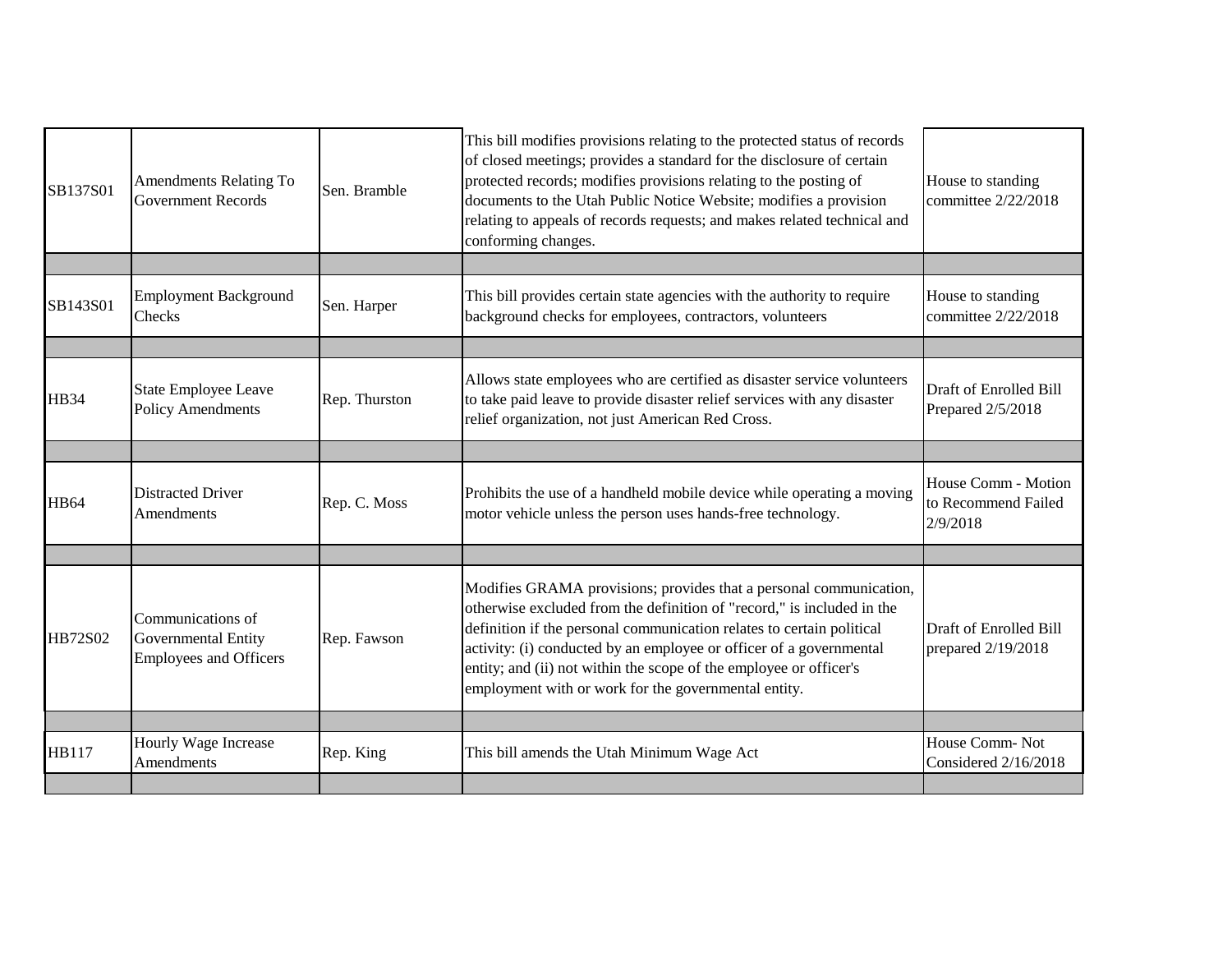| HB128S01 | Utah Retirement System<br>Amendments                                        | Rep. Fawson | Modifies the Utah State Retirement and Insurance Benefit Act by<br>amending provisions relating to determining retirement eligibility.                                                                                              | Senate/to standing<br>committee 2/23/2018                     |
|----------|-----------------------------------------------------------------------------|-------------|-------------------------------------------------------------------------------------------------------------------------------------------------------------------------------------------------------------------------------------|---------------------------------------------------------------|
|          |                                                                             |             |                                                                                                                                                                                                                                     |                                                               |
| HB133S01 | <b>Emploment Amendments</b>                                                 | Rep. Hall   | Expands nepotism provisions of Title 52, Chapter 3 Prohibiting<br>Employment of Relatives, to include a household member.                                                                                                           | Senate/received from<br>House 2/22/2018                       |
|          |                                                                             |             |                                                                                                                                                                                                                                     |                                                               |
| HB146    | Postretirement<br><b>Reemployment Restrictions</b><br><b>Act Amendments</b> | Rep. Sagers | This bill modifies the Postretirement Reemployment Restrictions Act<br>ameding provisions relating to the reemployment of an affiliated<br>emergency services worker.                                                               | House/ signed by<br>Speaker/sent for<br>enrolling $2/23/2018$ |
|          |                                                                             |             |                                                                                                                                                                                                                                     |                                                               |
| HB147S01 | Retirement Forfeiture for<br><b>Employment Related</b><br>Offenses          | Rep. Hall   | Authorizes an attorney or state auditor to notify the Utah State<br>Retirement Office and the employee's employer if an employee is<br>charged with an offense that is or may be an employment related<br>offense.                  | Senate/passed 2nd<br>reading 2/22/2018                        |
|          |                                                                             |             |                                                                                                                                                                                                                                     |                                                               |
| HB156    | <b>Family Leave Amendments</b>                                              | Rep. Weight | This bill requires cetrain executive branch and higher education<br>employers to offer and administer parental leave.                                                                                                               | House Comm-Held<br>2/22/2018                                  |
|          |                                                                             |             |                                                                                                                                                                                                                                     |                                                               |
| HB179    | State Training and<br><b>Certification Requirements</b>                     | Rep. Ivory  | Enacts requirements related to certain training and certification required<br>of public officials, employees, and volunteers.                                                                                                       | Senate/to standing<br>committee 2/22/2018                     |
|          |                                                                             |             |                                                                                                                                                                                                                                     |                                                               |
| HB185    | Open and Public Meetings<br>Amendments                                      | Rep. Greene | Provides that a conversation between members of a three-member public<br>body in the ordinary course of their duties does not constitute a meeting<br>for purposes of the Open and Public Meetings Act under certain<br>conditions. | House Comm - Held<br>1/26/2018                                |
|          |                                                                             |             |                                                                                                                                                                                                                                     |                                                               |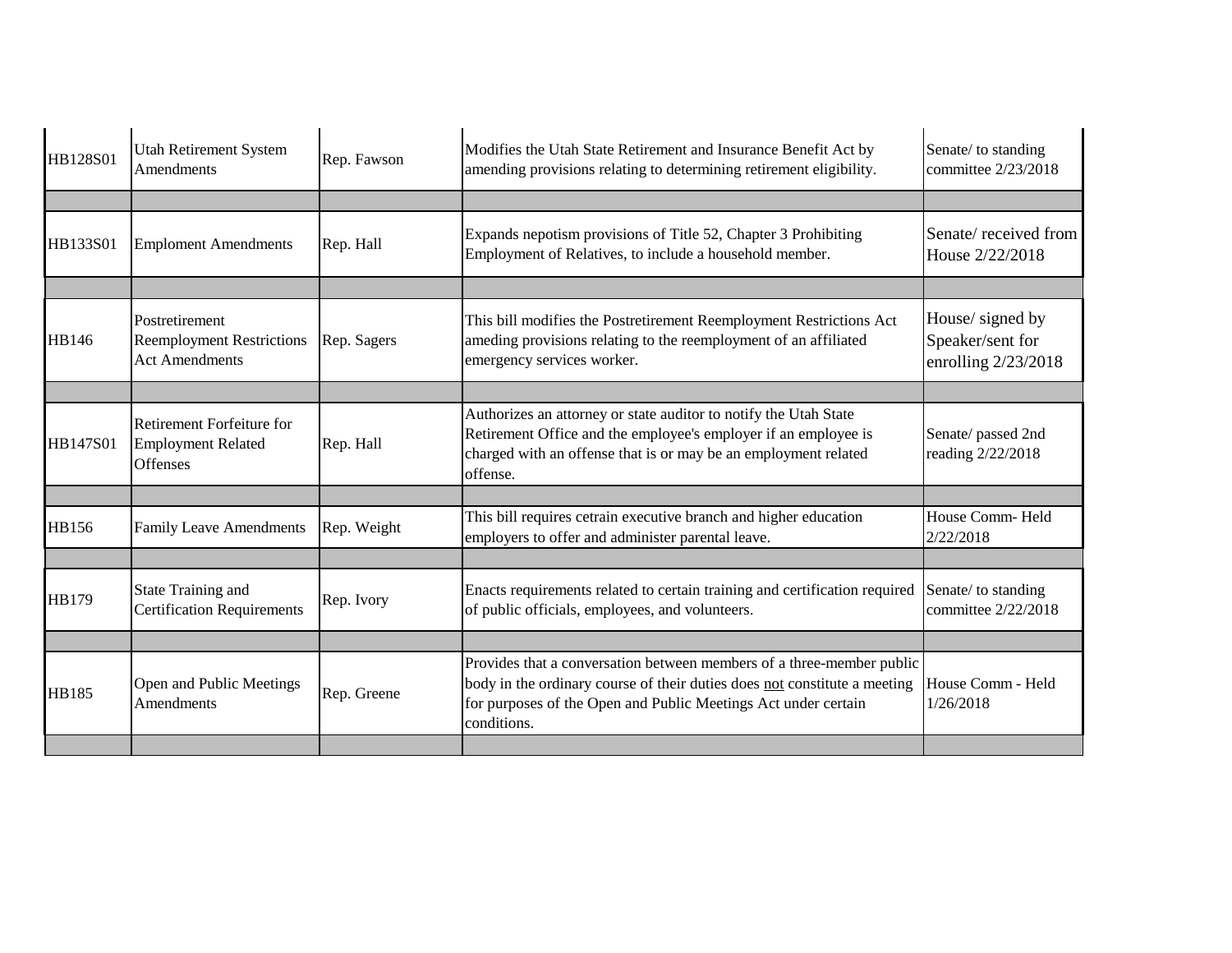| HB311          | <b>Retirement Amendments</b>                                                                    | Rep. Perry       | Modifies the Postretirement Reemployment Restrictions Act by<br>amending provisions relating to postretirement reemployment for certain<br>members.                                                                                                                                                                                                                                                                                 | Senate/ 1st reading<br>(introduced) $2/23/2018$     |
|----------------|-------------------------------------------------------------------------------------------------|------------------|-------------------------------------------------------------------------------------------------------------------------------------------------------------------------------------------------------------------------------------------------------------------------------------------------------------------------------------------------------------------------------------------------------------------------------------|-----------------------------------------------------|
|                |                                                                                                 |                  |                                                                                                                                                                                                                                                                                                                                                                                                                                     |                                                     |
| HB 383S02      | Work Environment and<br>Grievance Proceudre                                                     | Rep. Christensen | This bill clarifies and amends grievance procedures for state employees<br>in the executive branch.                                                                                                                                                                                                                                                                                                                                 | House Comm-Favorable<br>recommendation<br>2/22/2018 |
|                |                                                                                                 |                  |                                                                                                                                                                                                                                                                                                                                                                                                                                     |                                                     |
| <b>HB407</b>   | <b>Assistance Animals</b><br>Amendments                                                         | Rep. Dunnigan    | Amends provisions related to animals that provide support for<br>individuals with disabilities.                                                                                                                                                                                                                                                                                                                                     | House/2nd reading<br>2/23/2018                      |
|                |                                                                                                 |                  | Determined N/A to DOGM                                                                                                                                                                                                                                                                                                                                                                                                              |                                                     |
| <b>SCR5S01</b> | CR to Change Utah's<br>Designated Time Zone and<br>Observance of Daylight<br><b>Saving Time</b> | Sen. Harper      | Asking UDOT to submit application to USDOT to change Utah's<br>designated time zone from MST to CST, saying CST would increase, for<br>one hour, daylight in the evening hours. The extra hour of daylight will<br>reduce household and commercial energy use, reduce traffic accidents,<br>and increase commercial activity. Requests Utah be exempt from<br>daylight saving time and allow the state to remain on CST year-round. | LFA/fiscal note<br>publicly available<br>2/6/2018   |
|                |                                                                                                 |                  |                                                                                                                                                                                                                                                                                                                                                                                                                                     |                                                     |
| SB22           | Mineral Lease Distribution<br>Amendments                                                        | Sen. Van Tassel  | Modifies the flow of Mineral Lease Act revenues, changes flow from<br><b>UDOT</b> to DOF.                                                                                                                                                                                                                                                                                                                                           | Draft of enrolled bill<br>prepared 2/15/2018        |
|                |                                                                                                 |                  |                                                                                                                                                                                                                                                                                                                                                                                                                                     |                                                     |
| SB43S01        | <b>State Dinosaur Amendment</b>                                                                 | Sen. Bramble     | Designates the Utahraptor as the state dinosaur                                                                                                                                                                                                                                                                                                                                                                                     | Draft of Enrolled Bill<br>prepared 2/21/2018        |
|                |                                                                                                 |                  |                                                                                                                                                                                                                                                                                                                                                                                                                                     |                                                     |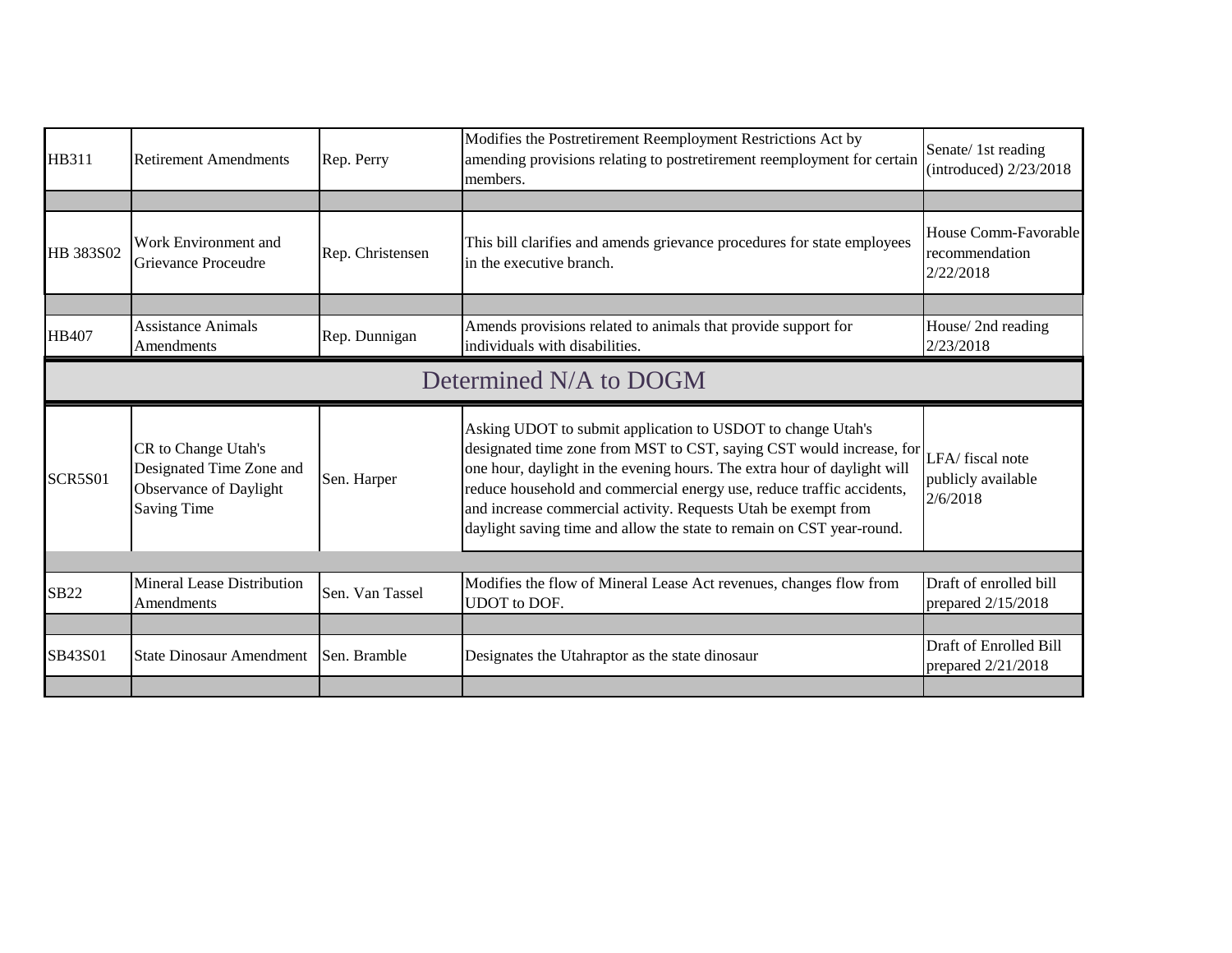| SB152S01     | <b>Equal Compensation Study</b>                    | Sen. Escamilla | This bill defines terms; requires the Legislative Management Committee<br>to procure the creation of an equal compensation study to analyze gender Senate/received fiscal<br>based wage disparity; establishes the content of the study; and requires<br>state departments and agencies to provide relevant information and data<br>to support the creation of the study.                                                                                                                                      | note from Fiscal<br>Analyst 2/16/2018               |
|--------------|----------------------------------------------------|----------------|----------------------------------------------------------------------------------------------------------------------------------------------------------------------------------------------------------------------------------------------------------------------------------------------------------------------------------------------------------------------------------------------------------------------------------------------------------------------------------------------------------------|-----------------------------------------------------|
|              |                                                    |                |                                                                                                                                                                                                                                                                                                                                                                                                                                                                                                                |                                                     |
| SB166        | Energy Facility Amendments Sen. Adams              |                | This bill defines terms; allows the governing body of a local entity to<br>adopt a certain resolution to delegate to an officer of the entity the<br>authority to: designate an energy assessment area, levy an energy<br>assessment, approve certain terms of an energy assessment bond, and<br>issue energy assessment bonds; makes technical changes.                                                                                                                                                       | Senate/circled<br>2/22/2018                         |
|              |                                                    |                |                                                                                                                                                                                                                                                                                                                                                                                                                                                                                                                |                                                     |
| HB32S03      | <b>Uniform Construction Code</b><br>Amendments     | Rep. Shultz    | Imports a definition and restricts the use of injection wells. "An<br>injection well that discharges to the subsurface by way of a floor drain,<br>septic system, French drain, dry well, or similar system that receives or<br>has received fluid from a facility engaged in vehicular repair or<br>maintenance activities, including an auto body repair shop, automotive<br>repair shop, new and used car dealership, specialty repair shop, or any<br>other facility that does any vehicular repair work." | Draft of Enrolled Bill<br>prepared 2/13/2018        |
|              |                                                    |                |                                                                                                                                                                                                                                                                                                                                                                                                                                                                                                                |                                                     |
| HB101S02     | Air Quality Emissions<br><b>Testing Amendments</b> | Rep. Arent     | Restricts authority of a county to exempt a motor vehicle from emissions House/2nd reading<br>testing                                                                                                                                                                                                                                                                                                                                                                                                          | 2/13/2018                                           |
|              |                                                    |                |                                                                                                                                                                                                                                                                                                                                                                                                                                                                                                                |                                                     |
| <b>HB130</b> | <b>Resource Conservation</b><br>Amendments         | Rep. Sandall   | Modifies provisions related to the Conservation Commission.                                                                                                                                                                                                                                                                                                                                                                                                                                                    | <b>Draft of Enrolled Bill</b><br>prepared 2/14/2018 |
|              |                                                    |                |                                                                                                                                                                                                                                                                                                                                                                                                                                                                                                                |                                                     |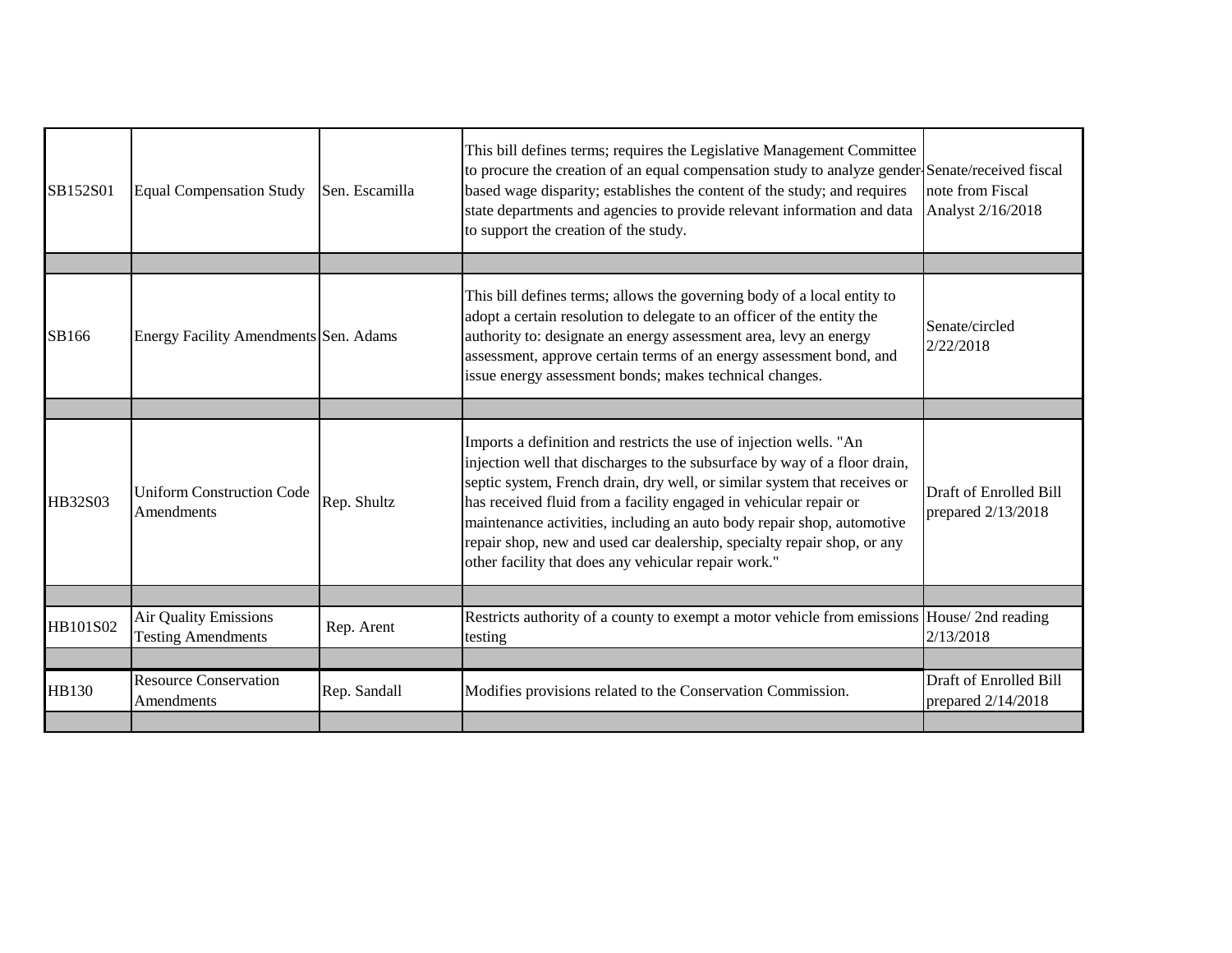

Utah State Legislature

House of Representatives • Utah State Capitol Complex • 350 State Capitol

Senate . Utah State Capitol Complex . 320 State Capitol PO BOX 145115 . Salt Lake City, Utah 84114-5115 (801) 538-1035 . fax (801) 538-1414

PO BOX 145030. Salt Lake City, Utah 84114-5030

http://le.utah.gov (801) 538-1029 · fax (801) 538-1908

August 24,2017

Utah Board of Oil, Gas and Mining 1594 West North Temple, Suite 1210 Salt Lake City, UT 84116

AUG 2 4 2017 SECRETARY, BOARD OF OIL, GAS & MINING

FILED

Dear Board Members,

The Commission for the Stewardship of Public Lands (Commission) received a presentation on July 27, 2017, regarding recommendations from the Division of Oil, Gas and Mining (DOGM) in the event federally controlled land is transferred to the state. While the Commission fully supports such a transfer, until it occurs, we recognize an opportunity for the state to play a larger role in the management of lands within its borders, particularly regarding DOGM's mineral programs. We greatly appreciate the work of DOGM and believe it can assume greater responsibility in this regard.

With the goals of reducing duplicative efforts and maximizing the state's access to mineral lease royalties, we respectfully request that DOGM undertake research and prepare a report that addresses the following regarding its mineral programs:

- 
- the current process under which mineral leasing money is administered;<br>■ how policies, regulations, and laws, including the 1920 Mineral Leasing Act and the 1977 Surface Mining Control and Reclamation Act, have impacted jurisdiction and management over minerals; and
- <sup>n</sup> the legal issues associated with, and resources that would be required for, DOGM assuming all federal responsibilities over mineral programs.

It would be our preference that DOGM completes this report before the 2018 Legislative Session, and we invite you to attend a future Commission meeting to present and discuss the findings. Please let us know if you have any questions regarding this request.

Sincerely,

! Hill

David P. Hinkins, Senate Co-chair Commission for the Stewardship of Public Lands

Suenth

Keven J. Stratton, House Co-chair Commission for the Stewardship of Public Lands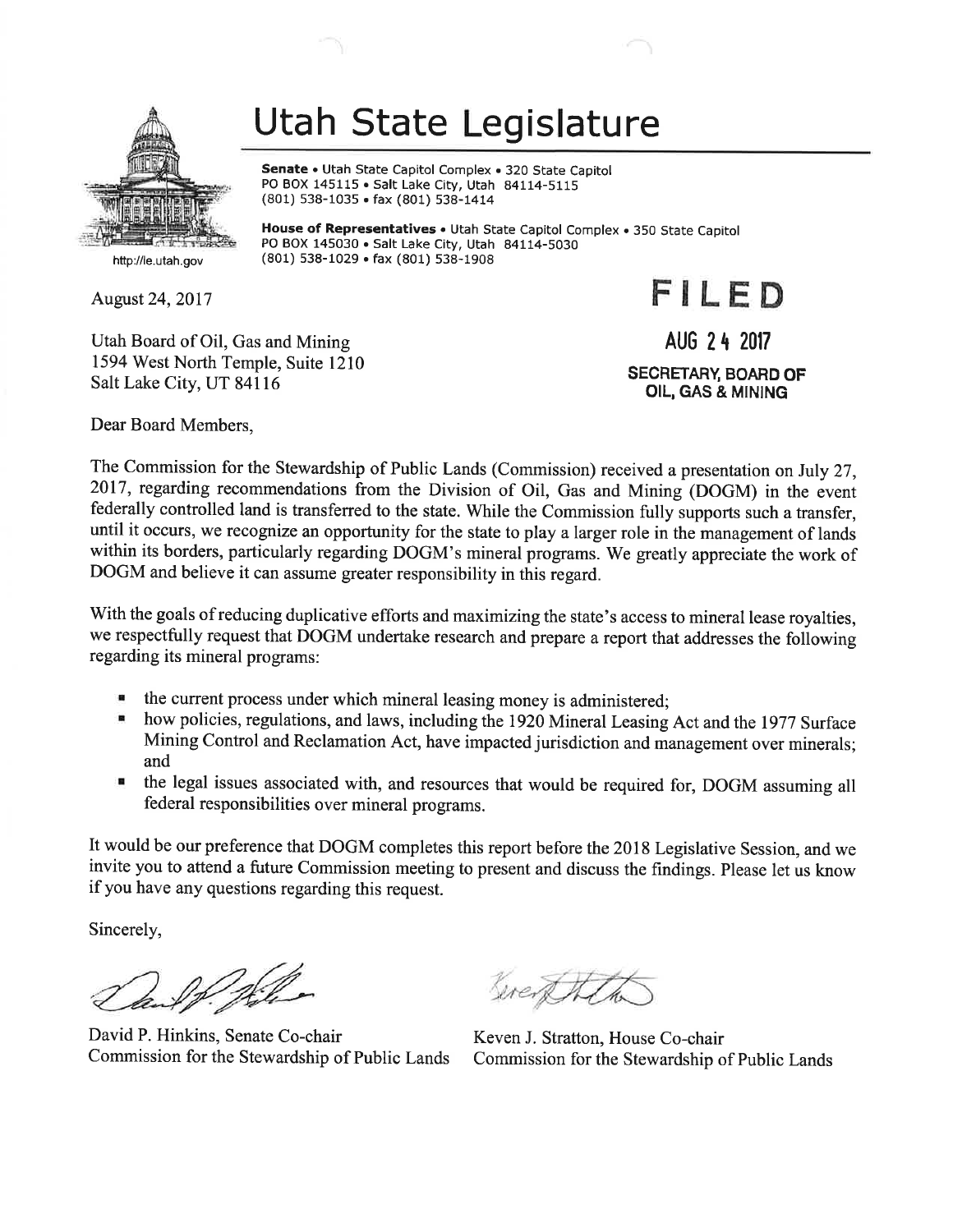#### **DRAFT**

#### **RESPONSE TO LEGISLATIVE REQUEST**

#### **CONCERNING**

#### **THE POTENTIAL FOR STATE MANAGEMENT OF FEDERAL MINERALS**

The Commission for the Stewardship of Public Lands, "recognizing an opportunity for the state to play a larger role in the management of lands within its borders . . . and "with the goals of reducing duplicative efforts and maximizing the state's access to mineral lease royalties" has asked the Utah Division of Oil, Gas and Mining (Division) to research and prepare a report addressing the following three inquiries regarding potential management of federal mineral programs with the assumption that federal lands are not transferred to the state. The questions to be addressed are:

(1) The current process under which mineral leasing money is administered **;**

(2) How policies, regulations, and laws, including the 1920 Mineral Leasing Act and the 1977 Surface Mining Control and Reclamation Act, have impacted jurisdiction and management over minerals; and

(3) The legal issues associated with, and resources that would be required for DOGM assuming all federal responsibilities over mineral programs.**<sup>1</sup>**

#### **CONCLUSIONS**

The Commission's letter to the Board of Oil, Gas and Mining indicated that its request was with the "goal of reducing duplicative efforts and maximizing the state's access to mineral lease royalties." <sup>2</sup> This report looks and the broad legal and financial constraints and potential opportunities and concludes that the financial advantages are minimal, and the legal constraints are considerable and either preclude or substantially constrain most options. More research to examine specific options for state management of limited portions of the federal mineral program is necessary before the Commission can meaningfully pursue prospects for assuming portions of the federal mineral management duties.

l

<sup>1</sup> August 24, 2017 Letter from David P. Hinkins, Senate Co-chair and Kevin J. Stratton, House Co-chair, Commission for the Stewardship of Public Lands. Attached as Exhibit A.

<sup>2</sup> Ibid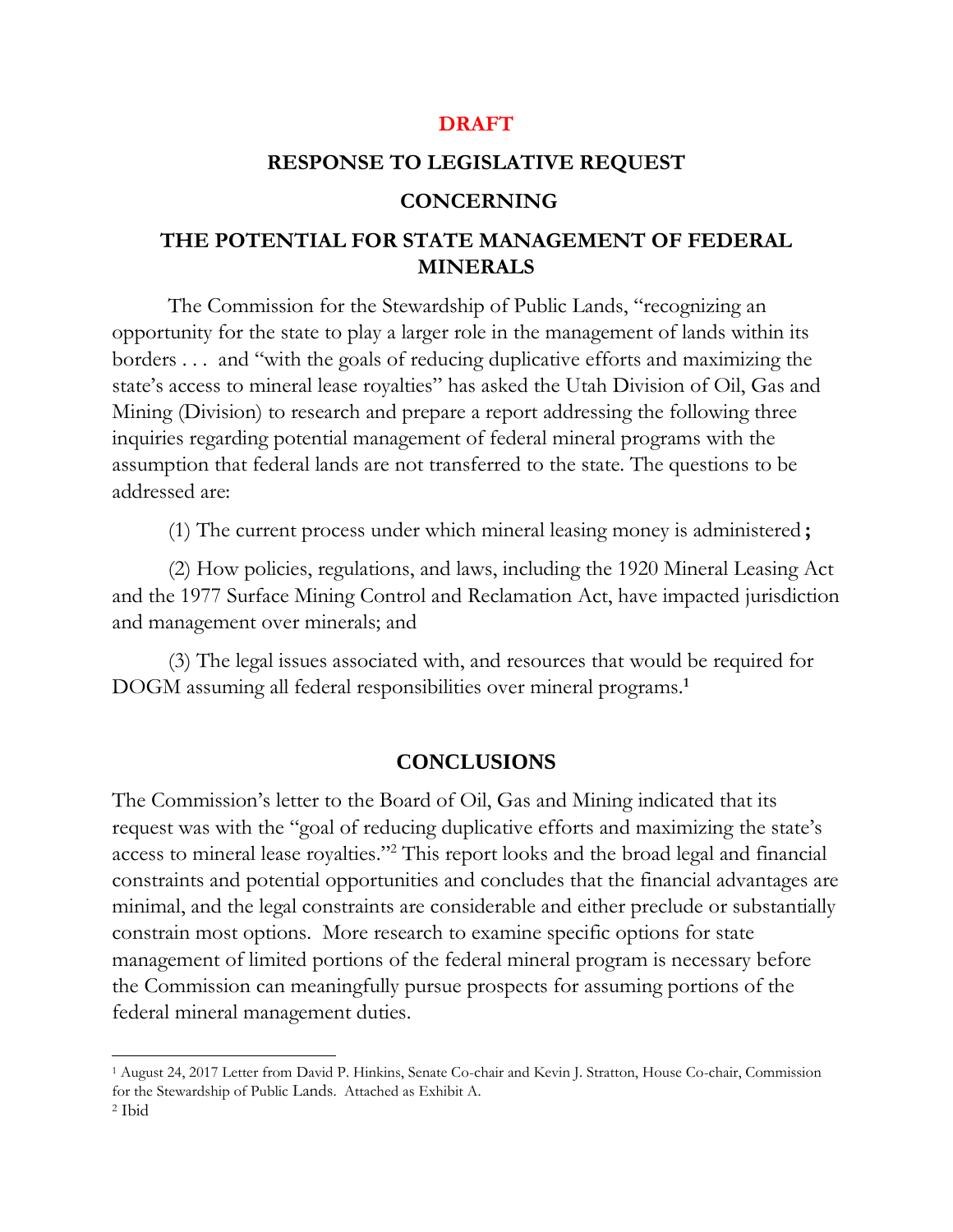The general conclusions of each section are as follows:

### **Section 1. The current process under which mineral leasing money is administered.**

Federal law requires revenue from federal mineral lands to be disbursed to state and federal accounts with restrictions on their use: 49% of the revenue is paid to states to assist with mineral related impacts; 40% is paid to the U. S. Reclamation Fund which pays for water projects, 2% goes to the Office of Natural Resource Revenue to manage the accounting; and the remaining nine percent of the revenue is paid to the U. S. Treasury without restriction on its use. This amount is sufficient to pay the expenses of the Energy and Mineral Program but insufficient to cover the federal expenses of managing the lands. Thus, the federal lands are managed under existing programs under a deficit financing. Any revenue paid to the state to assume management of federal minerals would either increase the deficit or come at the expense of reducing other federal programs. There is no surplus of revenue available to pay the state for assuming management of the federal minerals.

Notwithstanding the overall deficit for BLM managed lands, there may be specific tasks among the federal government's duties in the management of its mineral estate that might be delegated to a state. A comparison of the amounts budgeted for such tasks by the federal government in with the amounts budgeted by the states, is difficult due to differences in agency duties and organization. However, a very gross examination demonstrates that the marginal difference in costs between the federal and state programs for certain tasks is relatively small and the potential for substantial savings are uncertain. The benefits of the State of Utah assuming management of some aspects of federal mineral programs may be less financial and more those benefits associated with increased local control.

As discussed in Section 3, without looking at the specific tasks and the governing regulations that control those tasks, it is uncertain to what extent federal duties can be delegated, if any, and if they can, to what degree federal regulations would preclude more efficient management.

### **Section 2: Federal Laws Impacting Jurisdiction and Management Over Minerals**

Three major federal mining laws impact jurisdiction and management over federal minerals: the General Mining Law, the Mineral Leasing Act, and the Surface Mining Control and Reclamation Act. These laws were enacted pursuant to authority granted by the Property and Commerce Clauses of the United States Constitution. These laws,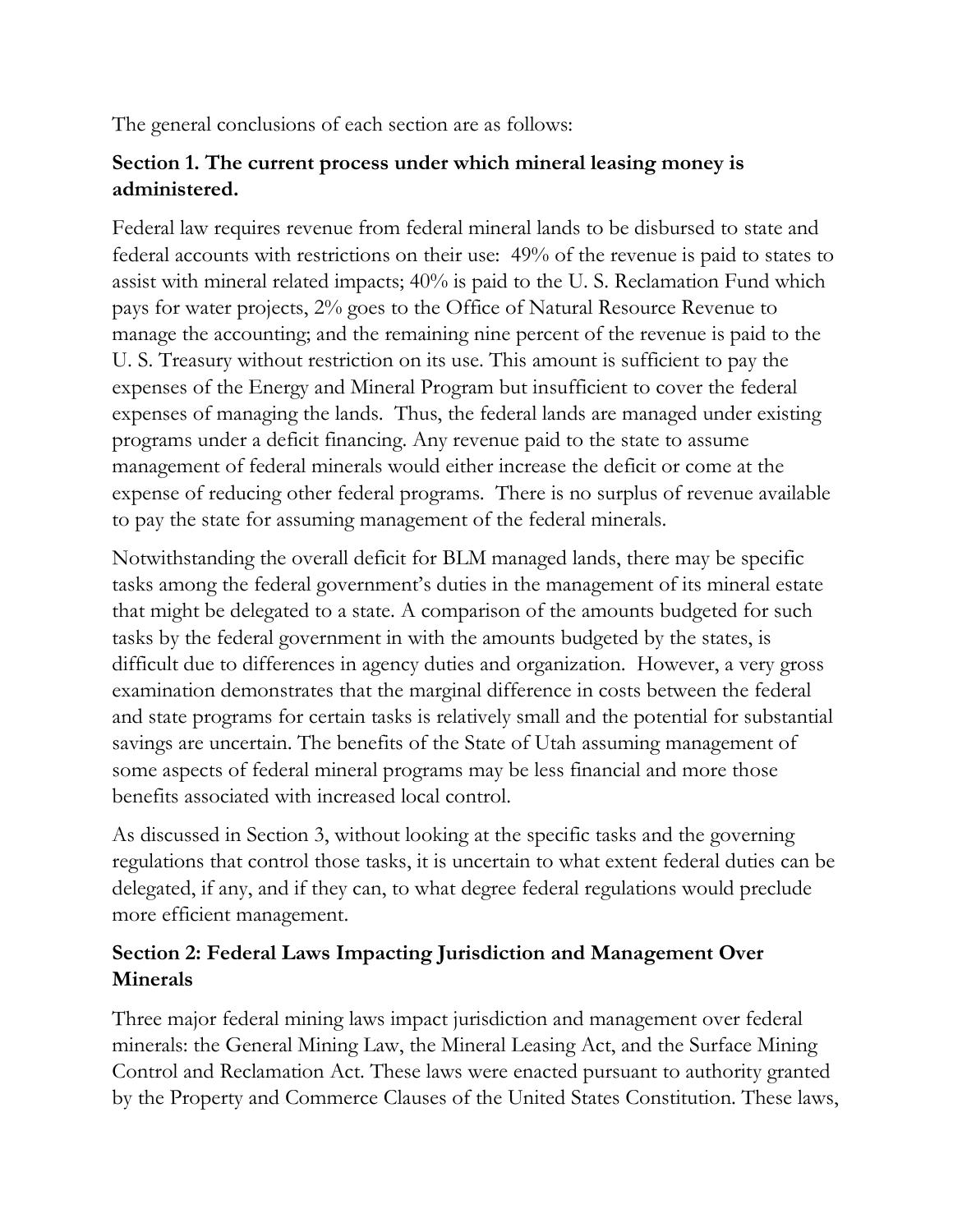as well as others and the thousands of regulations adopted to implement them, govern all mining activities on federal lands within the State of Utah. The State of Utah has no inherent police power or other authority to exercise jurisdiction over mining or oil and gas production on federal lands except as may be expressly delegated by federal law. Of the three major federal laws, only the Surface Mining Reclamation and Control Act expressly allows for the delegation of regulatory authority over federal minerals to the State of Utah. The State of Utah has assumed this jurisdiction to the maximum degree permitted by law, and there is no additional power that can be acquired over mining of federal coal. The possibility for the State to assume jurisdiction over the management or regulation of oil and gas operations and non-coal mining on federal lands is discussed in Section 3.

### **Section 3: The legal issues associated with, and resources that would be required for DOGM assuming all federal responsibilities over mineral programs.**

Federal laws govern federal mineral management and the ability to delegate responsibilities to State agencies. Delegating federal responsibilities to the state under many, if not all, of these federal statutes may not be possible. It is well established that federal agencies cannot delegate management on federal lands to the states or other outside entities unless there is express statutory authority to do so. Statutes such as FLPMA, NEPA and the ESA require *federal agencies* to cooperate, consult, and coordinate with states in ways that stop short of full delegation to states. Through enactment of many of these statutes, Congress charged federal agencies with environmental review and solely the federal agencies. As of now, State authority to manage mineral development on federal lands without federal involvement does not exist.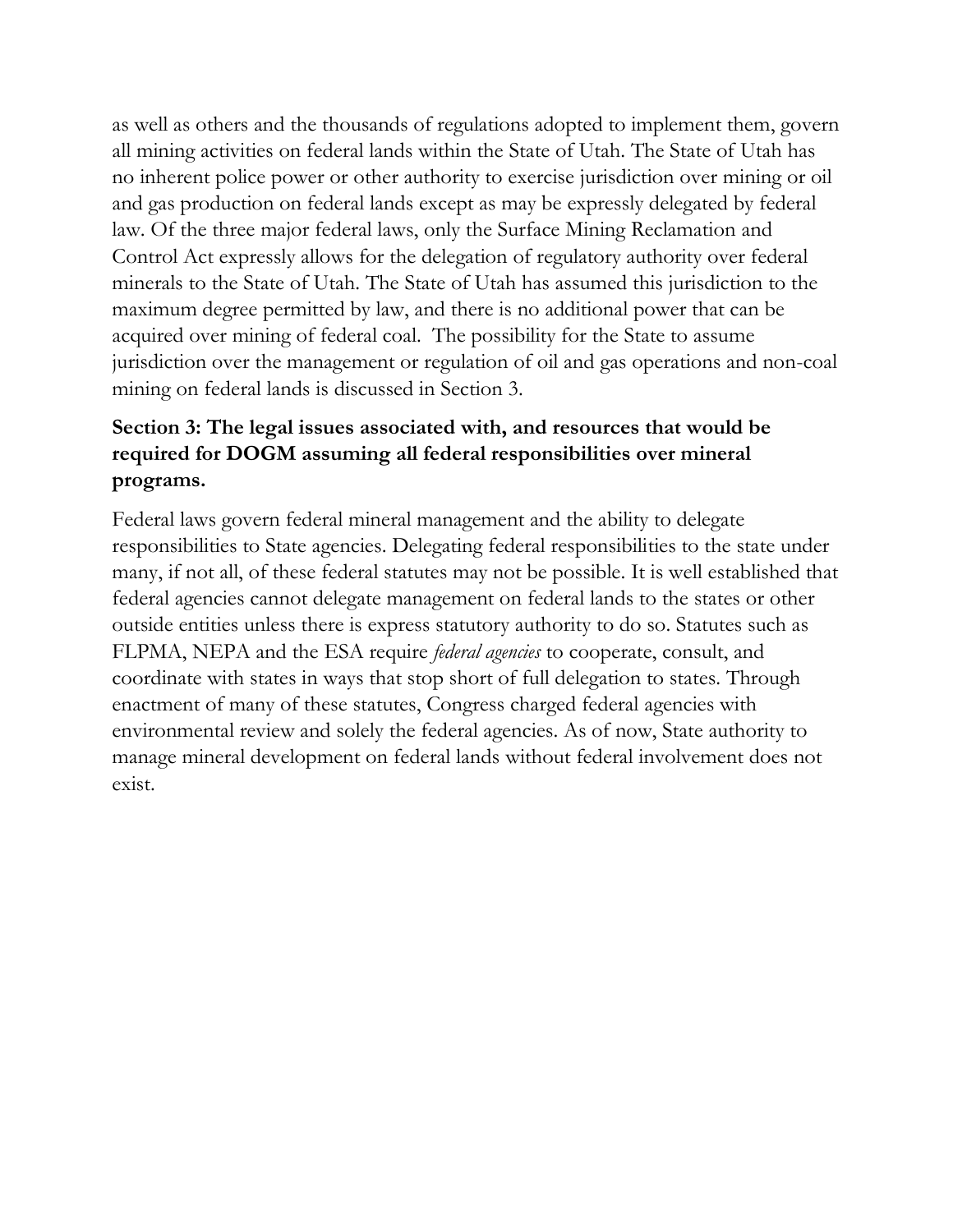#### **MARCH AGENDA** BEFORE THE BOARD OF OIL, GAS AND MINING DEPARTMENT OF NATURAL RESOURCES IN AND FOR THE STATE OF UTAH DRAFT



A public meeting will be held on Wednesday, March 28, 2018 in the auditorium of the Department of Natural Resources, 1594 West North Temple, Salt Lake City, Utah. The meeting will be streamed live on the Department of Natural Resources YouTube channel. The link for the Briefing Session is [https://youtu.be/6xsKseAJLL8,](https://youtu.be/6xsKseAJLL8) and the link for the Board Hearing is [https://youtu.be/Xq298sqvdWY.](https://youtu.be/Xq298sqvdWY)

The Division of Oil, Gas and Mining will conduct a Briefing Session at 9:00 a.m.:

- 1.
- 2.
- 3. Other
- 4. Next Month's Agenda and Division Calendar
- 5. Opportunity for Public Comment

The Board will hear the following Matters at 10:00 a.m.:

1. Docket No. 2018-002 Cause No. 210-06 – In the matter of the Request for Agency Action of STATE OF UTAH SCHOOL AND INSTITUTIONAL TRUST LANDS ADMINISTRATION for an order of the Board requiring ENDURING RESOURCES, LLC, ENDURING RESOURCES II, LLC, and WESTSTAR EXPLORATION COMPANY to: (1) within 30 days file with the Division of Oil, Gas and Mining for wells located on School and Institutional Trust Lands all production and disposition reports for the months from October 2016 through December 2017; (2) within 30 days pay to the School and Institutional Trust Lands Administration all royalty proceeds for the sale of oil and/or gas from October 2016 through December 2017 derived from wells located on School and Institutional Trust Lands located in Section 36, Township 9 South, Range 23 East, Section 16, Township 9 South, Range 24 East, Section 36, Township 10 South, Range 22 East, Section 32 Township 10 South, Range 23 East, Sections 2, 36, Township 11 South, Range 22 East, Sections 2, 32, 36, Township 11 South, Range 23 East, Section 32, Township 11 South, Range 24 East, all in SLB&M; and (3) immediately shut in any wells located on the foregoing lands absent compliance with (1) and (2).

2. Docket No. 2018-003 Cause No. 139-153 – In the matter of the Request for Agency Action of AXIA ENERGY II, LLC for an order modifying the Board's orders entered in Cause Nos. 131- 14, 139-42, 139-84 and 139-90 to establish twenty overlapping 1,280 acre (or substantial equivalent) drilling units for the production of oil, gas and associated hydrocarbons from the Lower Green River-Wasatch (Colton) Formations, Comprised of Sections 4-9, 13, 18, 19 and 24 of Township 2 South, Range 2 West, USM, and Sections 1-24, and 29-32 of Township 2 South, Range 3 West, USM, all in Duchesne County, Utah.

Copies of the agenda are available a[t www.ogm.utah.gov](http://www.ogm.utah.gov/) and at the administrative offices. Pursuant to the Americans with Disabilities Act, persons requiring auxiliary communicative aids and services to enable them to participate in this hearing should call Julie Ann Carter at (801) 538-5277, at least three working days prior to the hearing. One or more members of the Board may participate electronically pursuant to R641-100-600. The specified meeting location would serve as the anchor location for participation by the public.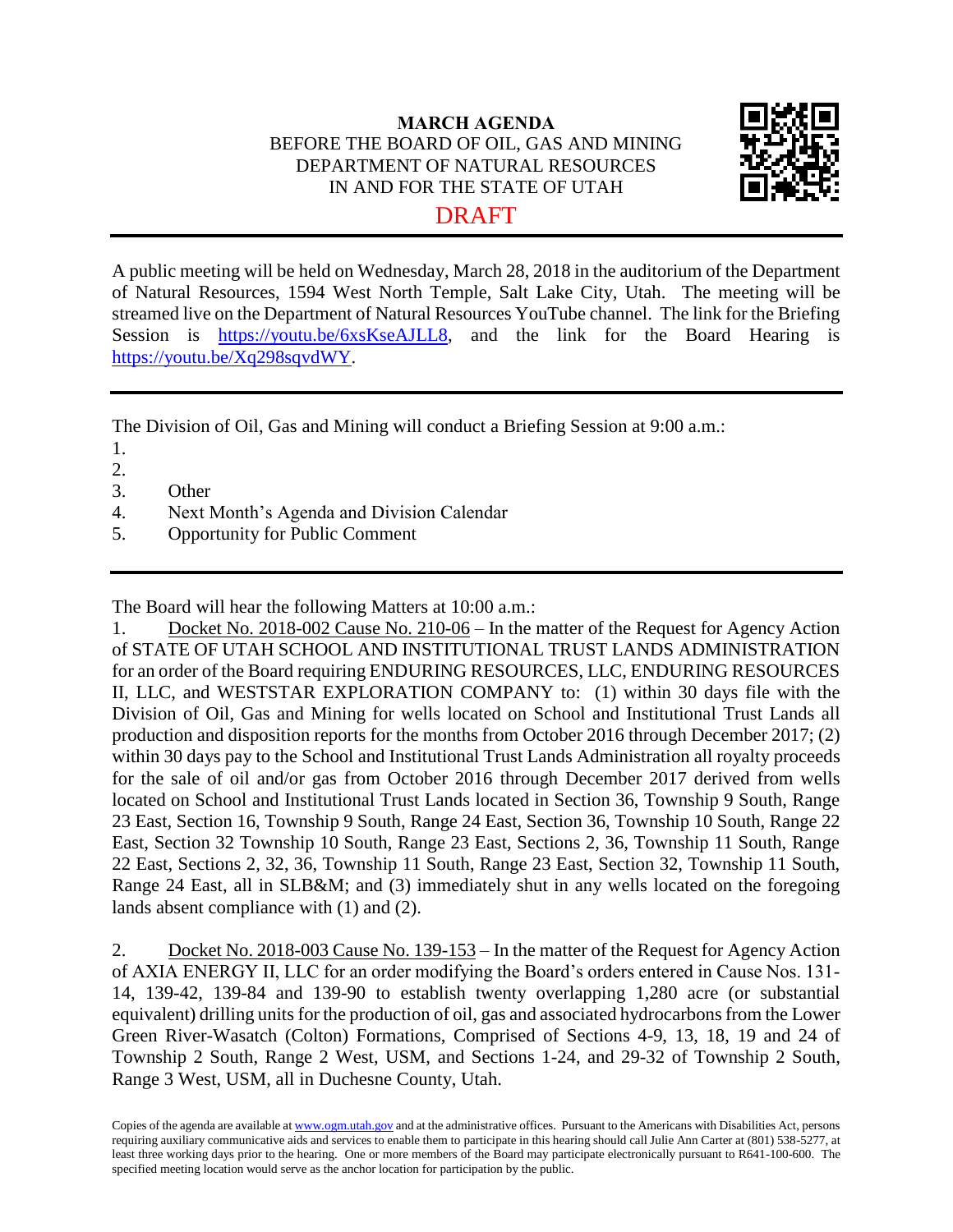Utah Division of Oil, Gas and Mining

# February 2018

|  |                      | January '18 |  |  | March '18 |       |  |  |                      |  |                                           |  | April '18 |  |       |                      |  |  |  |
|--|----------------------|-------------|--|--|-----------|-------|--|--|----------------------|--|-------------------------------------------|--|-----------|--|-------|----------------------|--|--|--|
|  | S M T W T F S        |             |  |  |           | S M T |  |  | W T F S              |  |                                           |  |           |  | S M T | W T F S              |  |  |  |
|  |                      | 1 2 3 4 5 6 |  |  |           |       |  |  |                      |  | 1 2 3                                     |  |           |  |       | 1 2 3 4 5 6 7        |  |  |  |
|  | 7 8 9 10 11 12 13    |             |  |  |           |       |  |  |                      |  | 4 5 6 7 8 9 10 8 9 10 11 12 13 14         |  |           |  |       |                      |  |  |  |
|  | 14 15 16 17 18 19 20 |             |  |  |           |       |  |  |                      |  | 11 12 13 14 15 16 17 15 16 17 18 19 20 21 |  |           |  |       |                      |  |  |  |
|  | 21 22 23 24 25 26 27 |             |  |  |           |       |  |  | 18 19 20 21 22 23 24 |  |                                           |  |           |  |       | 22 23 24 25 26 27 28 |  |  |  |
|  | 28 29 30 31          |             |  |  |           |       |  |  |                      |  | 25 26 27 28 29 30 31                      |  | -29.30    |  |       |                      |  |  |  |

| <b>Sunday</b>           | <b>Monday</b>         | <b>Tuesday</b>  | Wednesday           | <b>Thursday</b> | Friday                          | <b>Saturday</b>         |
|-------------------------|-----------------------|-----------------|---------------------|-----------------|---------------------------------|-------------------------|
|                         |                       |                 |                     | $\mathbf{1}$    | $\overline{2}$<br>Groundhog Day | $\overline{\mathbf{3}}$ |
| $\overline{\mathbf{4}}$ | 5                     | $6\phantom{1}6$ | $\overline{7}$      | 8               | 9                               | 10                      |
| 11                      | $12$<br>Filing Day    | 13              | 14 Valentine's Day  | 15              | 16                              | 17                      |
| 18                      | 19<br>Presidents' Day | 20              | 21                  | 22              | 23                              | 24                      |
| 25                      | 26<br>Exhibits Due    | 27              | 28<br>Board Hearing |                 |                                 |                         |

Notes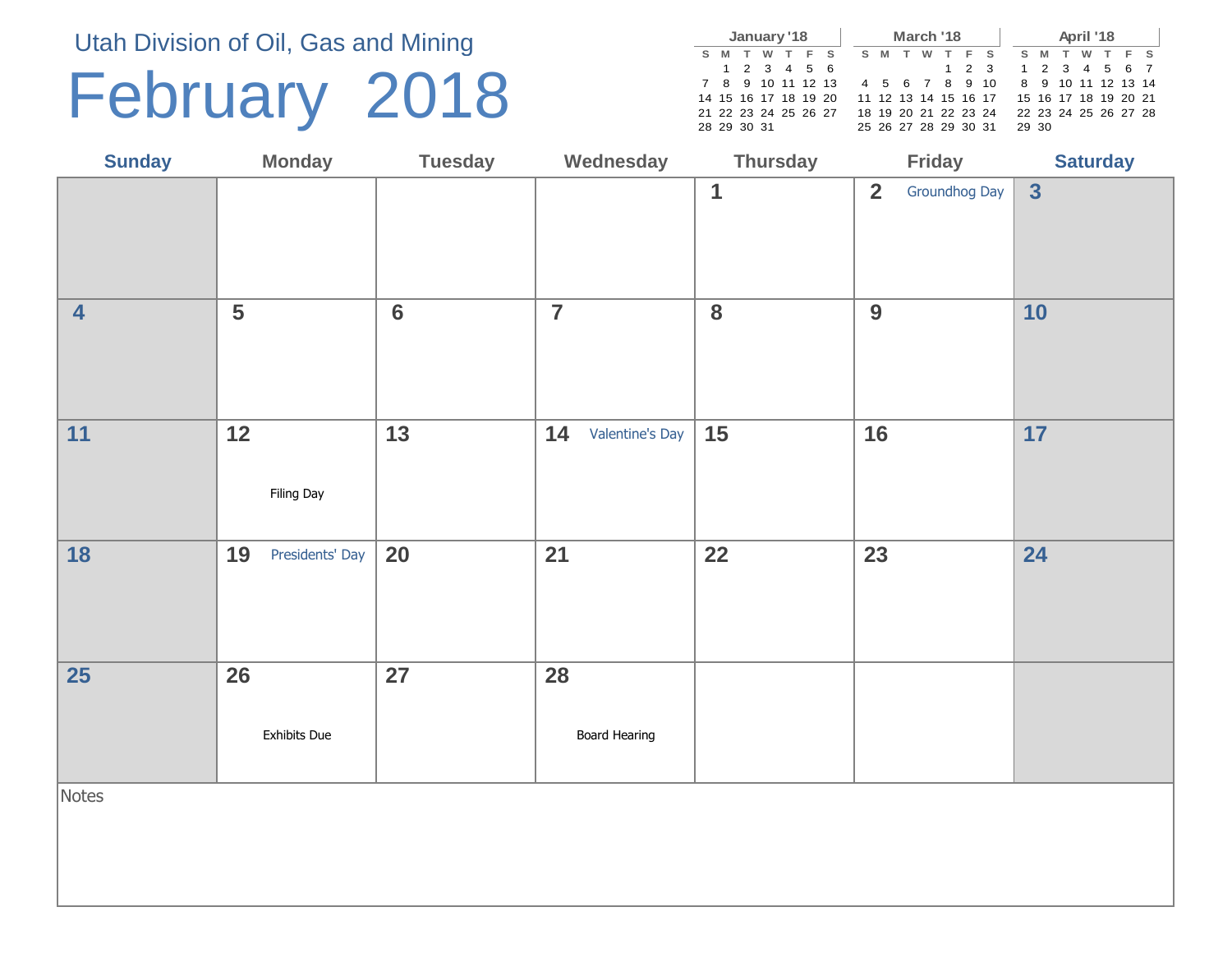## Utah Division of Oil, Gas and Mining

# March 2018

|                      |   | February '18 |             |  | April '18 |       |  |   |                      |  |  |  | <b>May '18</b> |       |  |                      |         |  |  |  |
|----------------------|---|--------------|-------------|--|-----------|-------|--|---|----------------------|--|--|--|----------------|-------|--|----------------------|---------|--|--|--|
| S M                  | T | W T F S      |             |  |           | S M T |  | w | T F S                |  |  |  |                | S M T |  |                      | W T F S |  |  |  |
|                      |   |              | $1 \t2 \t3$ |  |           |       |  |   | 1 2 3 4 5 6 7        |  |  |  |                |       |  | 1 2 3 4 5            |         |  |  |  |
| 4 5 6 7 8 9 10       |   |              |             |  |           |       |  |   | 8 9 10 11 12 13 14   |  |  |  |                |       |  | 6 7 8 9 10 11 12     |         |  |  |  |
| 11 12 13 14 15 16 17 |   |              |             |  |           |       |  |   | 15 16 17 18 19 20 21 |  |  |  |                |       |  | 13 14 15 16 17 18 19 |         |  |  |  |
| 18 19 20 21 22 23 24 |   |              |             |  |           |       |  |   | 22 23 24 25 26 27 28 |  |  |  |                |       |  | 20 21 22 23 24 25 26 |         |  |  |  |
| 25 26 27 28          |   |              |             |  |           | 29 30 |  |   |                      |  |  |  |                |       |  | 27 28 29 30 31       |         |  |  |  |

| <b>Sunday</b>           | <b>Monday</b>      | <b>Tuesday</b>  | Wednesday                  | <b>Thursday</b> | <b>Friday</b>           | <b>Saturday</b>             |
|-------------------------|--------------------|-----------------|----------------------------|-----------------|-------------------------|-----------------------------|
|                         |                    |                 |                            | 1               | $\overline{\mathbf{2}}$ | $\overline{3}$              |
| $\overline{\mathbf{4}}$ | 5                  | $6\phantom{1}6$ | $\overline{7}$             | 8               | 9                       | 10                          |
| 11<br>Daylight Saving   | 12<br>Filing Day   | 13              | 14                         | 15              | 16                      | <b>17</b> St. Patrick's Day |
| 18                      | 19                 | 20              | 21                         | 22              | 23                      | 24                          |
| <b>25</b>               | 26<br>Exhibits Due | 27              | 28<br><b>Board Hearing</b> | 29              | 30                      | 31                          |

Notes